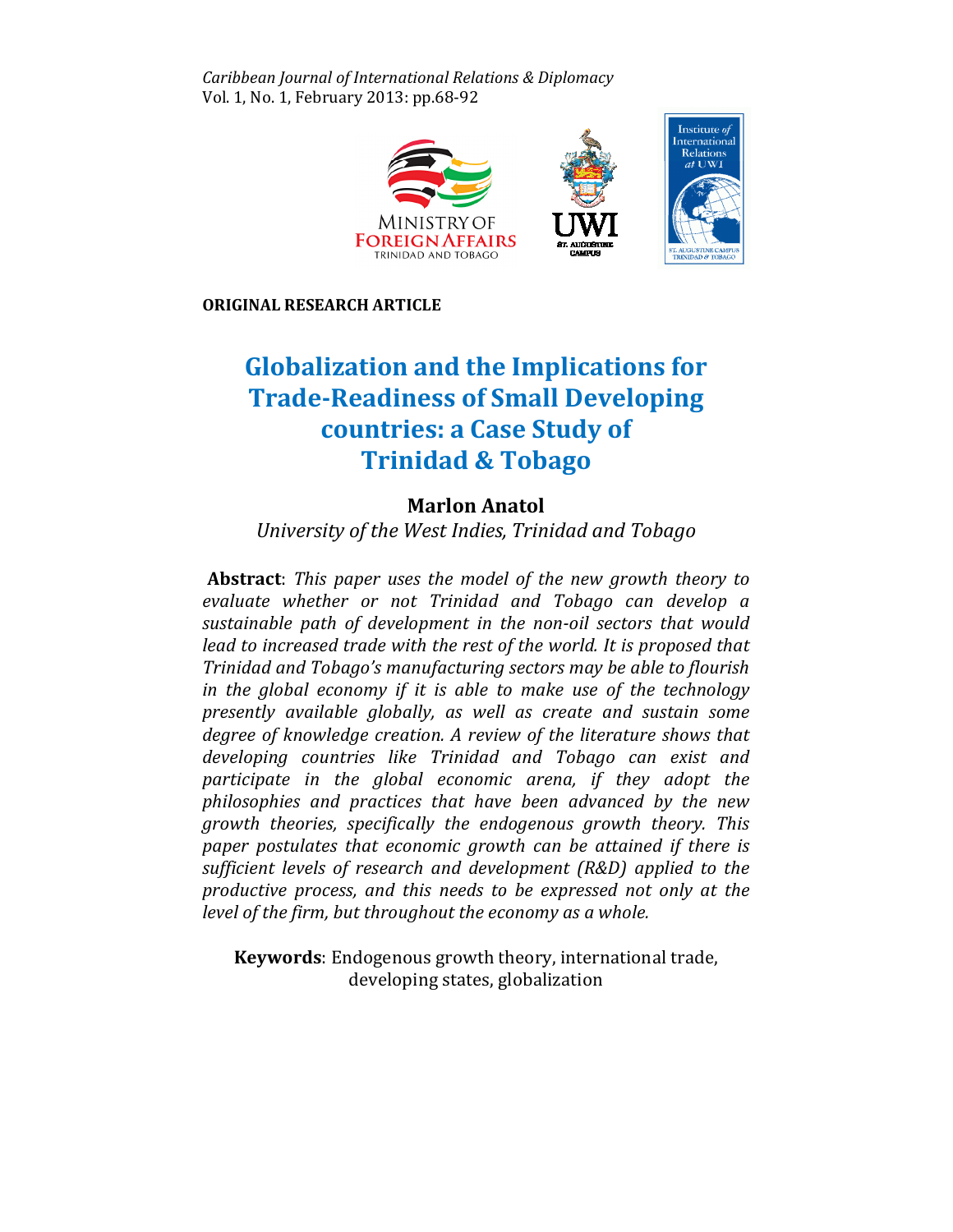#### INTRODUCTION

The Caribbean region, like many other small developing states, is under pressure or survival from globalization. While some small states have become more incorporated into the world economy, this has not been the case in our context, and as a result, and it is being argued that our ability to interact meaningfully with the world economy has not significantly improved.

We are seeing the broadening and deepening of certain phenomenon such as the building and strengthening of regional and hemispheric trading blocs; into which we now have to be incorporated; oftentimes neither from desire nor foresight; but from necessity and survival.

To do this effectively, the levels of productivity by necessity must increase. This position should be predicted on the realities of competitiveness, efficiency, innovation and aggressive niche marketing.

Trinidad and Tobago needs to develop its innovative capacity and this paper argues that this can be done though the development of the national innovation system. Endogenous Growth Theory lends some insightful ideas and perspectives that need to be evaluated; and that can assist in developing a framework for the prescribed policies in critical areas such as Research and Development, innovation policies, training, learningby-doing and the like. The time is coming when Trinidad and Tobago will no longer be able to sustain its economy using the present developmental paradigms; and as such the move to the new approach to sustainable innovative development is critical.

We will address the competitive and development challenges facing the twin island republic and in the discourse, find a new way of looking towards the future that will assist in the real and sustainable development of the Trinidad and Tobago economy. This will include the development of an endogenous growth model that will allow for sustainable innovation and ultimately, sustainable development; dependant on the national innovation systems that need to be developed.

#### METHODOLOGY

As an academic endeavor we will begin with a review of literature as it relates to the growth and development of competitive capacities in developing countries. After a wide reading of the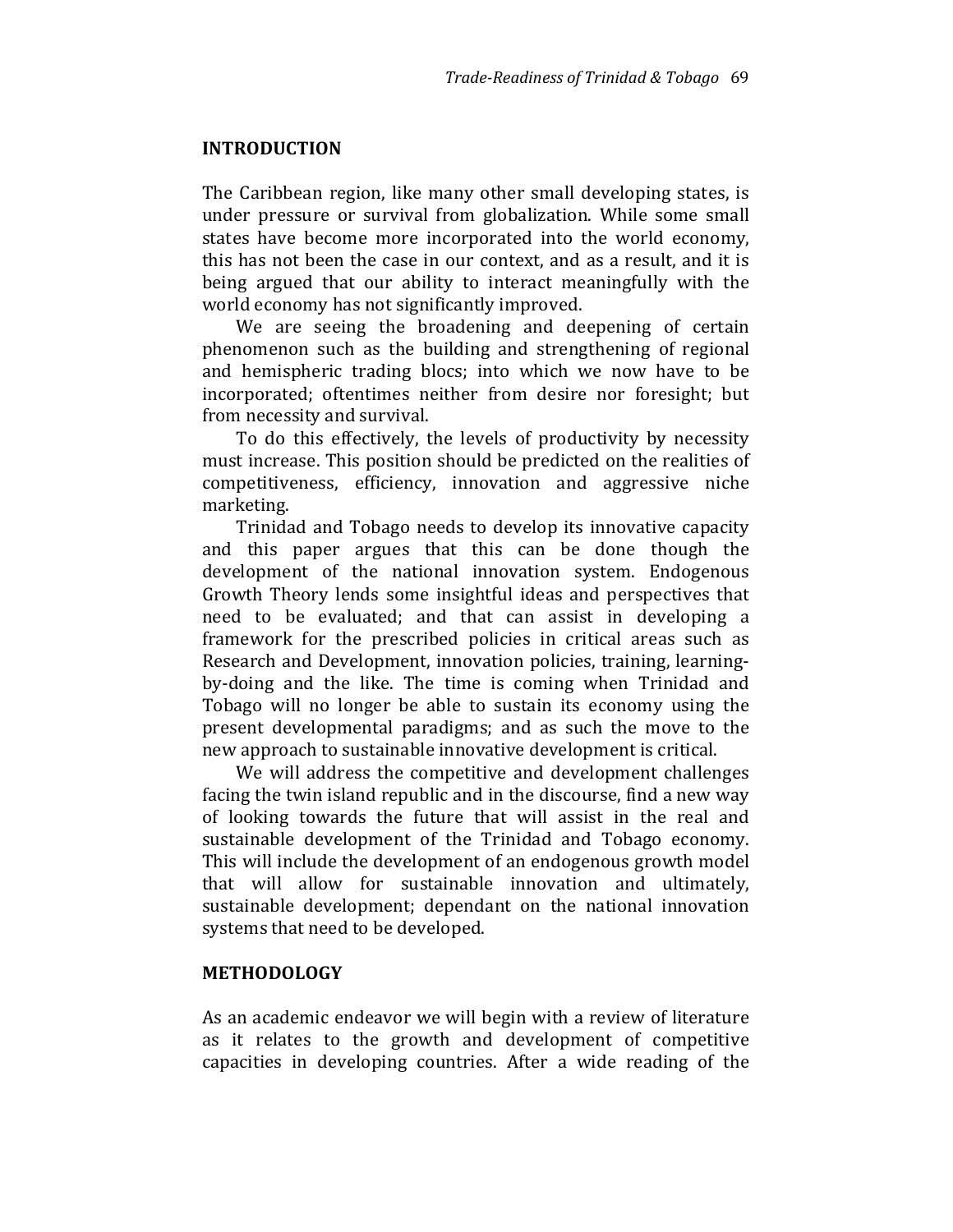literature and the relevant growth theories, it seems clear to the author that the Endogenous Growth Theory has the most to offer in terms of its intellectual underpinnings and its practical applicability in Trinidad and Tobago. This theory has the advantage of being able to add to the research endeavor of this paper and assist the relevant approaches to development, innovation creation, research and development policies and the like.

One needs to look at the process of globalization and see how it is affecting the development of Trinidad and Tobago and the region, looking at the competitiveness, Endogenous Innovation Systems and government initiatives, technology factors in industrialization theories relating to Trinidad and Tobago.

## CHALLENGES OF GLOBALIZATION AND COMPETITIVENESS OF SMALL DEVELOPING STATES

The Organization for Economic Co-operation and Development (OECD) defines competitiveness as, "the degree to which a nation can, under free trade and fair market conditions, produce goods and services, which meet the test of international markets, while simultaneously maintaining and expanding the real incomes of its people over the long-term." (OECD, 2001)

National competitiveness has been at the heart of much debate by the governmental bodies and firms in both developed and developing countries alike. This fact does not only reflect the country's natural endowments, labour pool, interest rates, macro and micro economic policies or its currency's value, as classical economics insists. Regardless of size or resources, a nation's competitiveness depends on the capacity of its industry to innovate and upgrade (Porter 1990). For the purpose of analysis in this paper we will consider competitiveness to be the degree to which a firm is able to increase its efficiency and as a result; increase its dominance in absolute terms and in terms of market share. We are concerned with the firm level of analysis while underscoring the significance of other levels of analysis, namely the macro which will include the government and its policies. For this to take place the firm needs to maintain its dedication to constant innovation and improvement, and unlike traditional economics, it must consider these costs to be a standard cost of production.

It is a generally accepted principle of modern trade theory that firms gain competitive advantage against the world's best competitors because of the pressures and challenges dictated by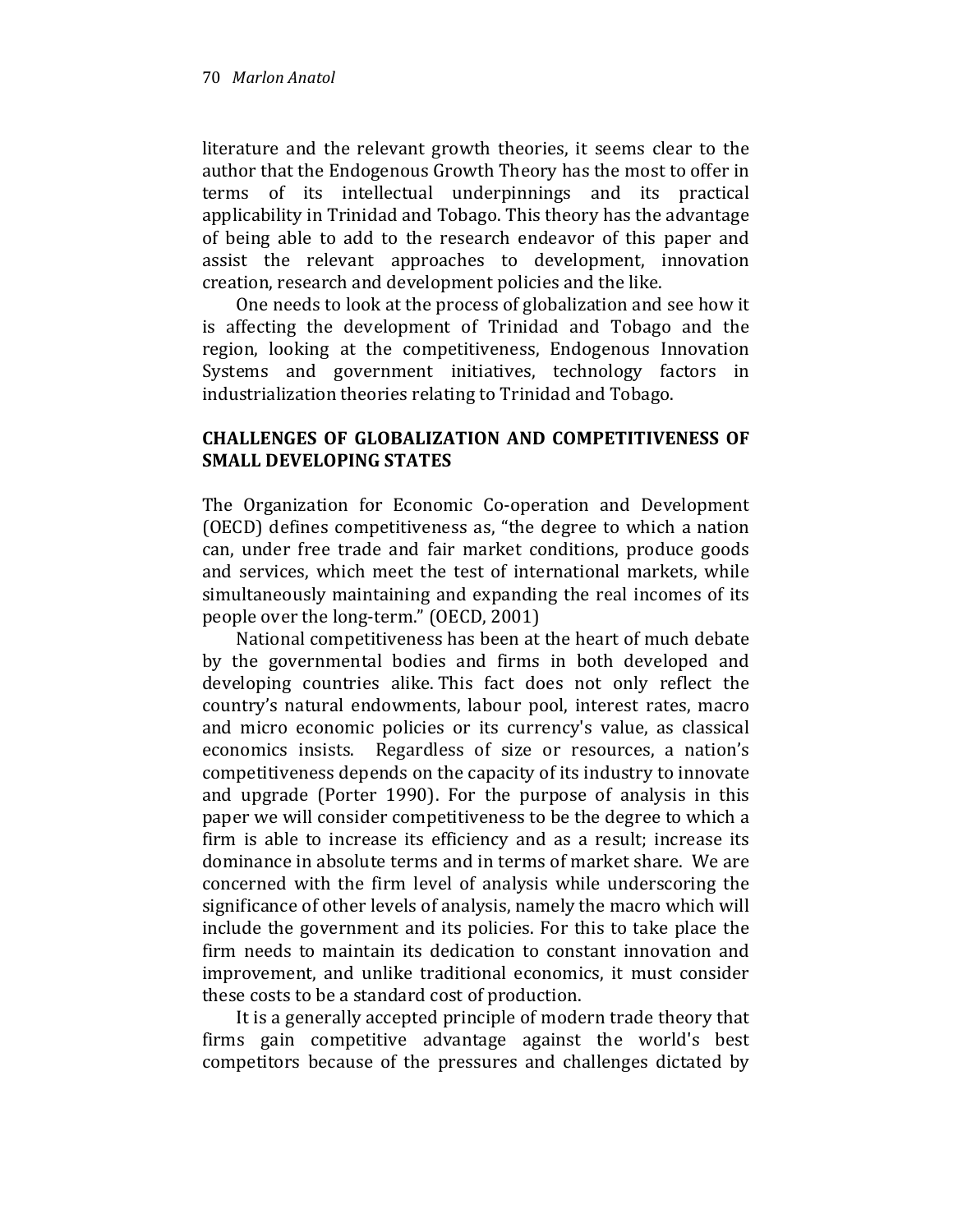the marketplace to constantly innovate and become more efficient.

 Michael Porter (1990) in 'The Competitive Advantage of Nations' advocates that firms benefit when there are a number of local conditions exist, and these include having strong domestic rivals, aggressive home-based suppliers, and demanding local customers. While this paper does not discount the findings of Porter, is in more specifically concerned with the role of the new growth theories to small economies like Trinidad and Tobago. While it acknowledges the assumptions and finding of the Porter thesis, it assumes that these small economies will be better served by trying to implement the recommendation so the new growth theories, that trying to create the conditions suggested by Porter, which relate to more industrial and advanced economies.

In order to be truly globally competitive, the demands of an economy must integrate the generation of fresh ideas, identification of opportunities and is responsive to the changing conditions of global markets. This is supported by the theories of the Endogenous Growth Theorists (Grossman and Helpman, 1994) who similarly advocate that a firm can only really become more competitive by increasing the level of innovation of its goods and service above that of its competitors. It is clear to these theorists that there would be no scope for increased competitiveness among firms in the industry if there is not serious dedication to innovation processes as a function of research and development.

Note must be taken that "the endogenous growth framework offers no insight into what role, if any, entrepreneurship activity play…" (Acs et al, 2009). So while we speak to innovation and productivity these authors see the need to incorporate the specific variable of entrepreneurship into the equation, if new growth theories are to be more relevant. In this article they postulate that this factor needs to be taken into consideration as entrepreneurship activities can waver depending on the levels of governmental intervention into the economy, amount of regulation and the administrative burden to be undertaken by the firms.

Competitiveness must not be seen as an absolute factor; instead it should be regarded as a relative one, as one's level of competitiveness is measurable by comparing it to another. Thus, in order to accurately measure this phenomenon, one has to track the inputs of Research and Development, innovation policies, training and other related activities by the firm.

In innovative industries, firms compete primarily by introducing new products and processes, they may follow various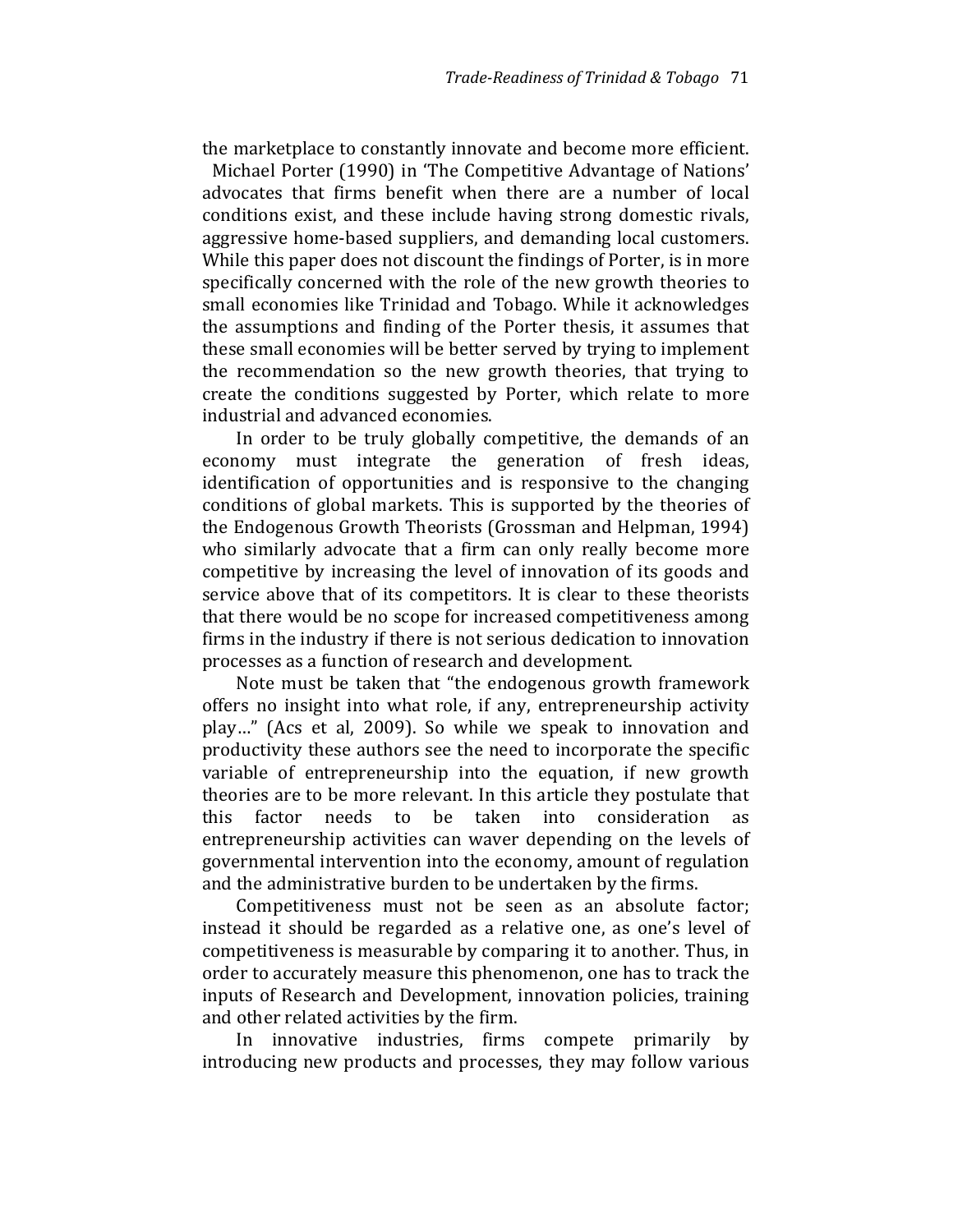strategies that include seeking to innovate (they may imitate products and processes brought in by innovating firms); or they may continue with older products and processes and seek other advantages (to compensate for their technological disadvantages), like lower material costs, or lower real wages.

We posit here that the firm's ability to be competitive and indeed to use technology and innovative processes; requires it to accumulate the appropriate technological capability internally. The issue of competitiveness is paramount when dealing with the issue of survival in the global economy; particularly for the small developing economies like Trinidad and Tobago. Additionally, it is being suggested that entrepreneurship activities will be greater where there exists already large investments in new knowledge creation since it is presumed that start-up firms will be able to exploit the knowledge (spillovers) that are present in the market.

Competitiveness Policy, regardless of the sector to which it is applied, will drive the innovative process at the firm and national levels. This implies that once the move towards innovation is accepted in the economy, the spillover effects will be significant. This move to greater levels of innovation may indeed "…produce new insights into the role of innovation activities such as R&D, new production development and interfirm alliances during the early life course of firms…" (Stam and Wennberg, 2009). In other words, R&D efforts will essentially allow for the exploitation of external knowledge that already exists in the market, and as such, the local Trinidad and Tobago firms will better be able to capitalize on these factors if they increase their levels of local R&D.

Advances can also be made with the targeted increase in human capital development in the local economy, as has been espoused by Fogel (2009) when looking at the development of Asian economies, sighting growth rates in China in the 19802 and India in the 1990s. He asserts that, "… the marginal productivity of physical capital has risen, not only because of the advanced technology embodies in new physical investment, but also because of the greater investment in raining the quality of labour" (Fogel, 2009).

This will necessarily require change management, endogenous innovation and competitive advantage building, all of which are essential elements for the increase in exportability. Trinidad and Tobago no longer enjoys the luxury of protected markets for its exports, and as such is required to treat innovation and research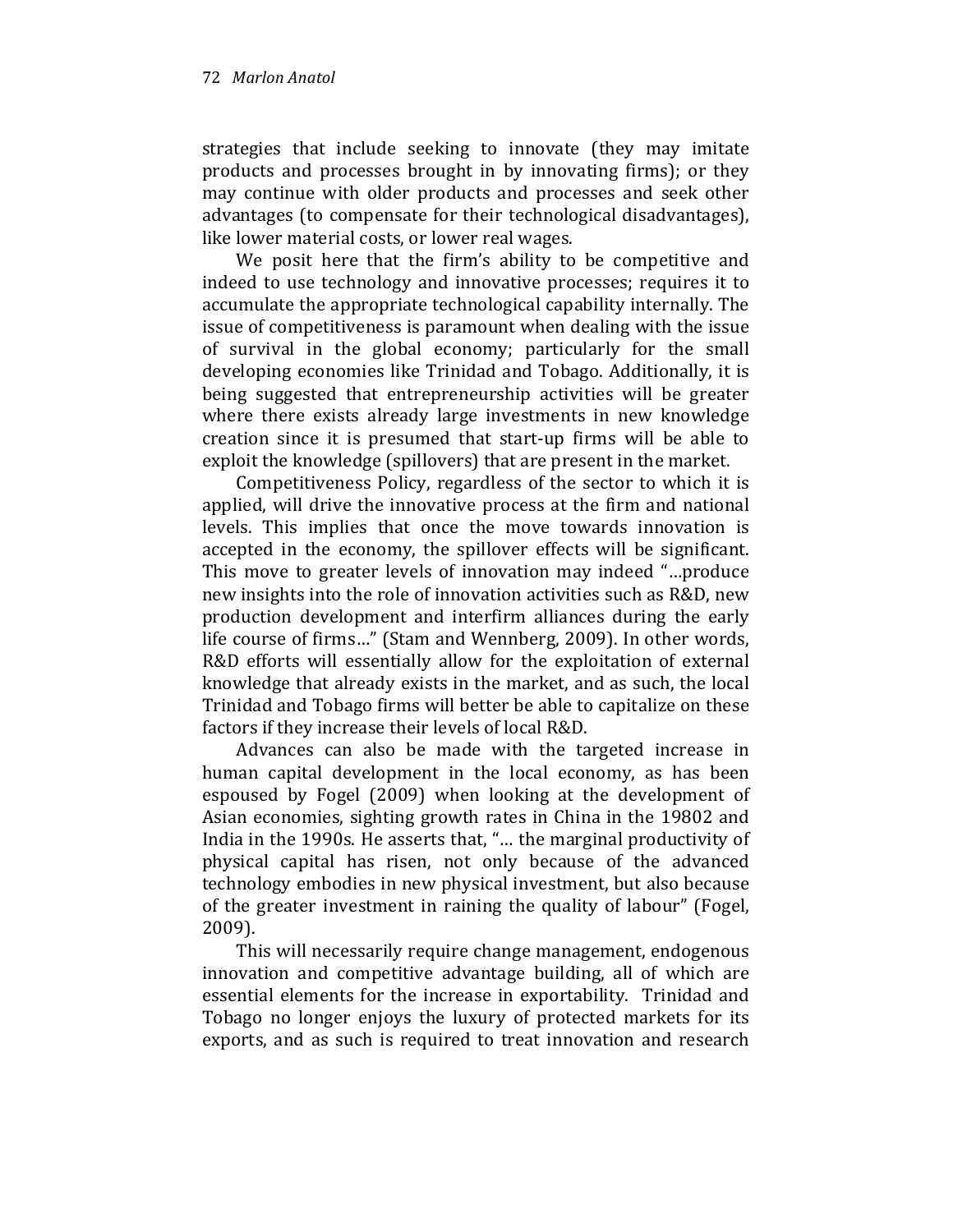and development as key ingredients in the competitiveness formula that is necessary for survival.

The Cold War has ended and the degree of freedom that was once afforded the Caribbean region in relation to its independent development strategies has been eroded; not to mention the imminent erosion of preferential trading arrangements with the region's largest trading partners, as is evidenced by the latest round of trade negotiations and the insistence of the EU that we are becoming more irrelevant in terms of international and hemispheric trade, and as such will only be considered or recognized as part of a larger contrived regional group (Cariforum), (CRNM, 2006). This is because the world is changing and the way that trade is conducted has changed radically since the 1960s. there are increased efforts at regional and bi-lateral trading arrangements, the loss of preferential treatment for the majority of traditional exports of the region, as well as the fall in the price of these exports as well as the increasing availability of substitutes globally.

Competitiveness then can be further modified to specifically deal with a country's ability to continuously position itself in an advantageous position relative to others on a series of criteria that will include taxation and regulation; economic and technological infrastructure; education and training; innovation and Research and Development; and entrepreneurship.

## THE HISTORICAL EVOLUTION OF ECONOMIC DEVELOPMENT POLICY FOR TRINIDAD AND TOBAGO

Development of the past was considered largely synonymous with industrialization, the standards of living of the people and concomitantly raising the income of the nation, while giving the population access to a range of goods and services that were already available in the developed countries.

Industrialization was thought to be the best and most efficient means of attaining these development goals, as is reflected in the policies adopted, informed by Arthur Lewis' 'Industrialization by Invitation' that was based on Puerto Rican model of industrialization in the 1940s; and the Import Substitution Industrialization strategies undertaken in the 1950s, 1960s and 1970s which sought to modify the Ricardian model of comparative advantage.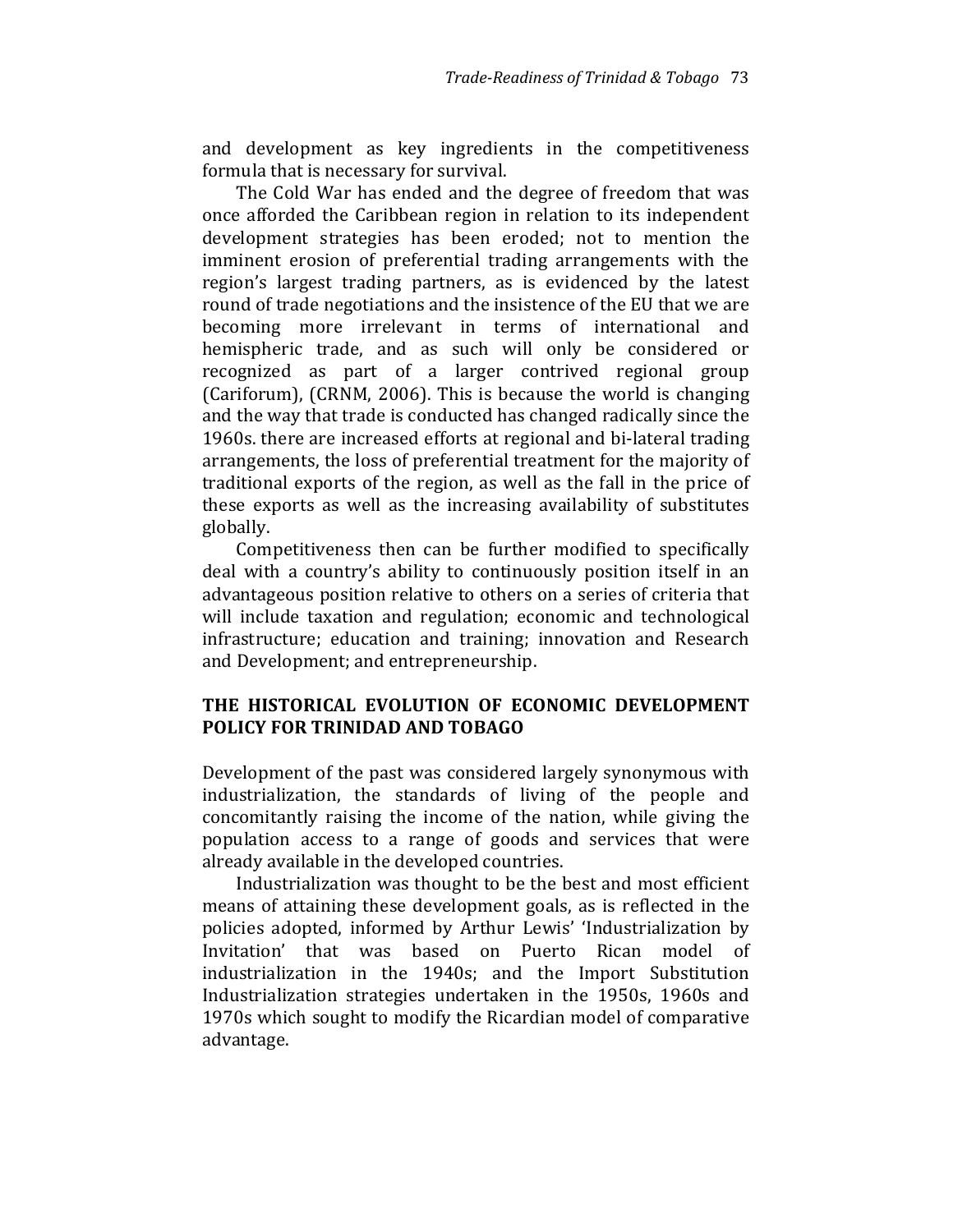By the 1970s the shortcoming of the state-led approach in development strategies had become all too apparent, especially after the 'post war' boom had began to wane and economic hardships were being felt internationally. Also the issue of sovereignty became paramount in the international area, particularly for the small developing countries.

To be sure, the developmental policies of the 1970s and 1960s reflected the thinking of the time with structuralism and socialistoriented policies that called for governmental intervention in the economies. The 1980s saw a move away from this perspective, and neo-liberalism became the preferred paradigm of the day; as such we saw the emergence of International Monetary Fund (IMF) and the World Bank (WB) having policy shifts. This was represented by the Structural Adjustment Programs of the IMF.

By the end of the 1980s the majority of developing countries had voiced their utter dissatisfaction with the multi-lateral organizations that had purported to be their managers and protectors in the different realms of international political economy. Specific allegations were lead against the WTO and the IMF. It was advanced that the policies of these institutions served to further marginalize the developing countries.

To this end, developing countries resisted trade negotiations that seemed to exclude their particular and peculiar concerns. They were no long prepared to simply 'show-up' at different rounds of negotiations being unprepared and underrepresented; they now had enough and were poised to flex their collective muscles. They sought to do so for the first time in the Doha rounds (Lomé, and Cotonou).

By 1989 with the fall of the former Soviet Union, there was a consolidated position of the neo-liberalist paradigm within the international system. It has been argued that by 1990 the world, inclusive of small developing economies like Trinidad and Tobago, was embracing the concept of globalization and neo-liberalism. This cemented the capitalist paradigm in the international system and placed the developing countries and the Caribbean region firmly in its position in the international division of labour.

Developing economies are different from developed countries and our realities are clearly more challenging, and obstacles more insurmountable. One of the major ways in which we as less developed countries are separated from the more developed countries is by the level of endogenous knowledge. This knowledge divide is amplified and exacerbated by the gap in ICTs, Research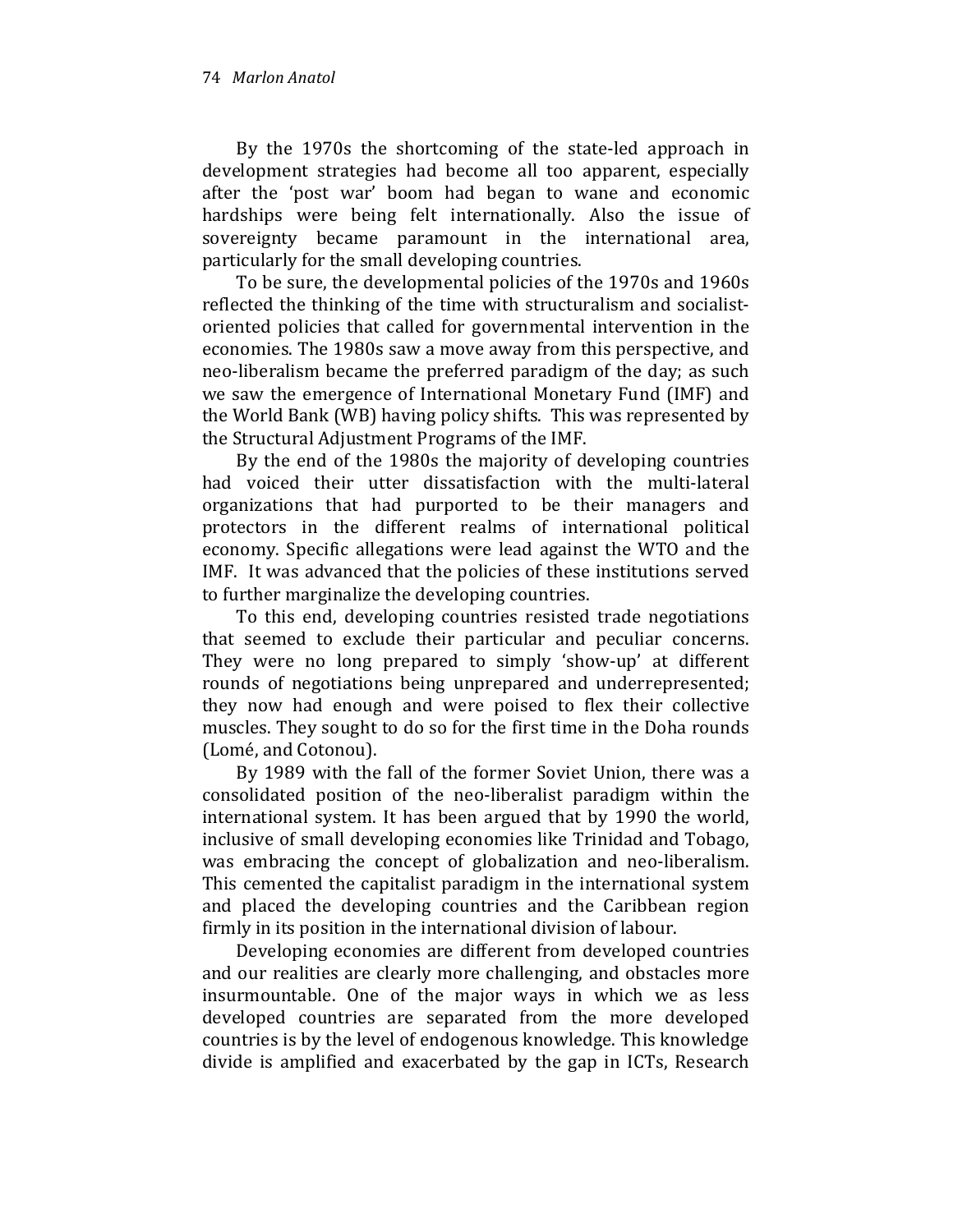and Development and Innovation initiatives. In order for there to be some degree of progress and 'development' we need to concentrate on more than simply closing the gap in physical or even human capital, but also closing the gap in knowledge.

It is not simply the knowledge of production processes that matter, but for successful development there needs to be the creation of institutions and policies implemented to assist in this goal. One main feature of good institutions and policies is that they not only facilitate the efficient transfer of knowledge, but also enhance the likelihood that such knowledge will be used effectively in the production of products.

We also need to realize that imperfections of information impede the workings of both the local and international markets. As mentioned earlier, the traditional economic models assumed that perfect information may not provide a good approximation for understanding the factors of production, namely land, labor, product, and capital markets.

Trinidad and Tobago has always relied on modernization models that have not been able to realize its full competitive potential. It has used the economic theories of the North without adapting them properly to the unique conditions and circumstances. It is being argued here, that if this is done along with some economic analytic research, one would come to the conclusion that there are lessons to be learn from the last 50 years of economic development in the region; both at the state and regional levels.

Some of the assumptions of comparative advantage that we have employed in our theoretical thinking, developmental strategies and governmental policies may be viewed as questionable. Even today we know that the four pillars of the economy (land, labour, capital and enterprise) are constantly changing. As a result of the ceteris paribus assumption, we find ourselves going down the wrong road to development, making policies that are based on faulty economic assumptions.

In light of this one has to realize that the development paradigm of the history books is no longer applicable to small economies, and as a result, does not provide the proverbial 'road map' to development; especially in this era of excessive liberalization and expanding globalization.

The wisdom of the economic history books urged the protectionist argument which held that declining industries should to be protected (against the vagaries of the world market), since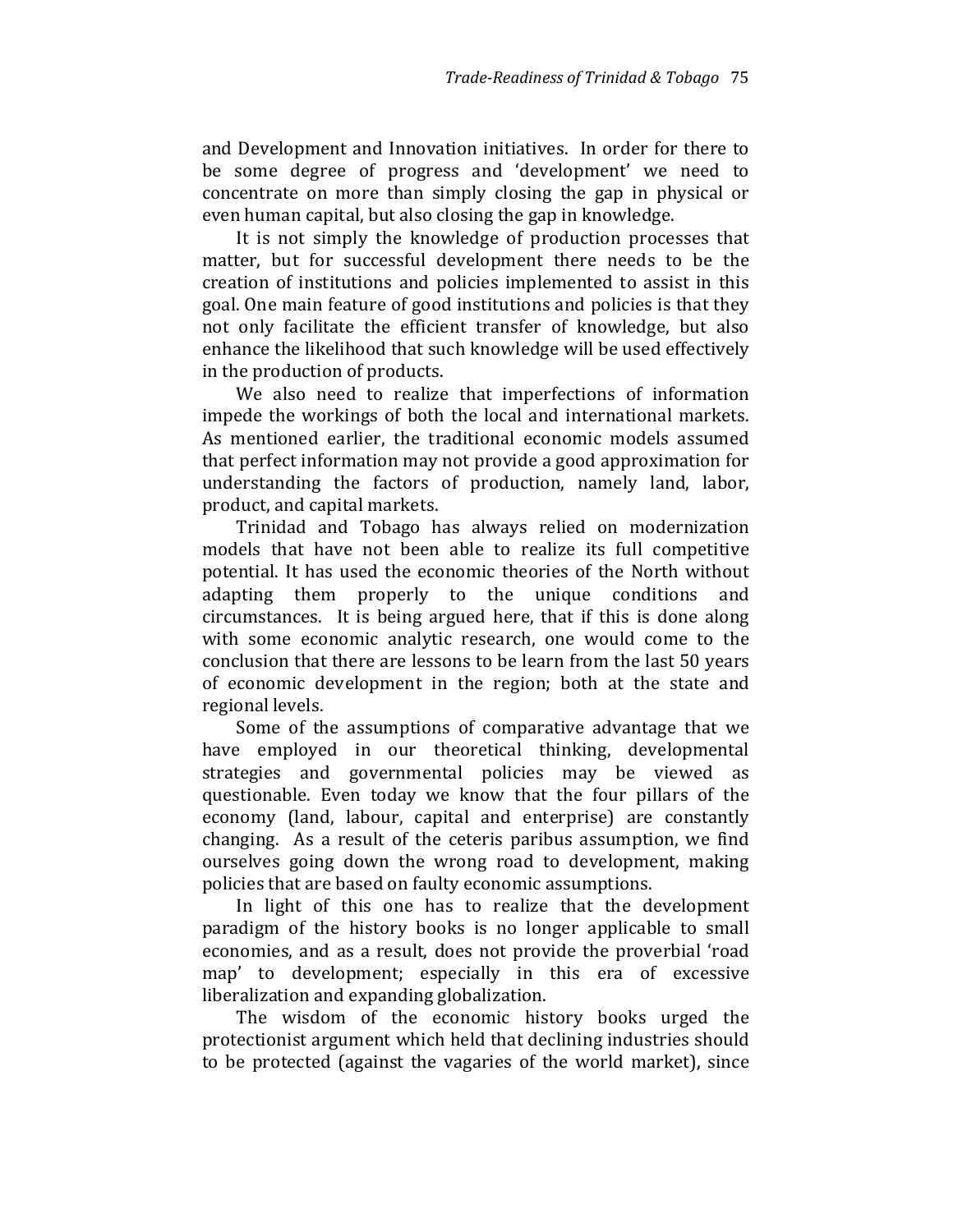trading conditions encourage the re-allocation of resources away from those sectors in which the country once had a comparative advantage. These theories hold lessons to be learnt for small developing countries like Trinidad and Tobago, and should not be used as models of development in this new dispensation. The policymakers need to chart a new path forward with the knowledge that has arisen from the literature and the lessons of the Newly Industrialized Countries.

By understanding the new growth theory, Trinidad and Tobago needs not be simply relegated to the mere production of raw materials for the export to metropolitan countries, but has the ability to find niche markets in goods and services that have high technology inputs, and indeed may even be able to develop competitive advantages in areas of research and development. The issues has been compounded in Trinidad and Tobago, as it has been inflicted with the 'Dutch Disease' of depending too heavily on its deposits of fossil fuels (oil and natural gas).

The new growth theories highlight that the new specialization the country seeks brings with it unseen advantages such as economies of scale (reducing costs of production and increasing comparative advantage); and learning by doing, again reducing costs of production and increasing comparative advantage. This of course has to be juxtaposed to the arguments that infant industries (those seeking to grow and expand) should be protected to encourage the development of economies of scale and technological improvement.

Through even a cursory glance at the literature, one understands that the logic espoused to justify trade restrictions, but the same economic proponents are now recognizing that these policies actually impede the true flow of international trade and hinder development globally (Stiglitz, 2002; Krugman 1992).

The conventional story of development in Trinidad and Tobago, as with the rest of the developing world, states that as growth occurs in the agricultural sector, (which is confronted with price and income inelasticity), it will tend to decline relative to the rest of the economy. One would expect to see the agricultural sector lose resources and investments that will ultimately be poured into other more lucrative sectors as incomes and opportunities grow in the rest of the economy. However, in the light of trying to diversify the economy, we need to revisit this logic.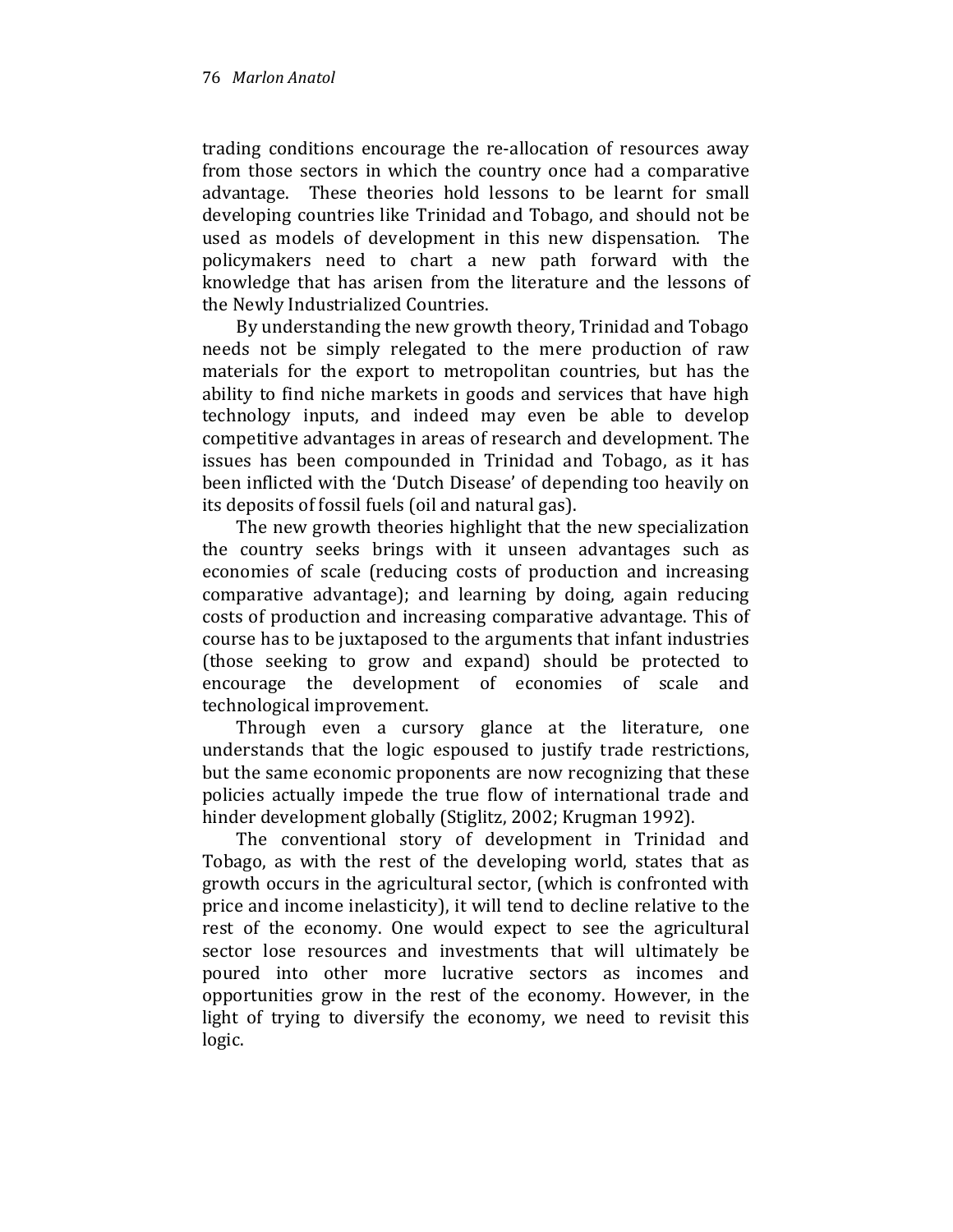Trade liberalization may offer some sort of refuge for the agricultural sector which has been ravaged by falling demand and prices and the associated economic hardships. It is argued that there may be a relative growth in the agricultural sector as trade opportunities are opened up and it becomes more efficient. In effect, the opening up of the economy encourages trade and thus the associated resource allocation to follow comparative advantage.

In simple terms, Trinidad and Tobago's comparative advantage depends on its resource endowments; and while it is benefiting from the export of oil and natural gas there is the possibility of increasing its production of goods and services in other areas (with increased value being added). It is being proposed that the economy should move away from policies directed at its comparative advantage, and seek for find refuse in the new competitive advantage theories.

The new knowledge revolution is based on modern science and technology, and the change in modes of thinking that modern science brings with it constitutes one of the major aspects of the development process that may be utilized in this small economy. Methods of enquiry must go beyond the old paradigms that have resulted in such questionable results in development attempts. Attention needs to be given not only to new knowledge, but also the new processes of knowledge-gathering and knowledge application.

Once one begins to question traditional beliefs in business choices and practices, governmental control and contribution to production, the value of R&D and innovation; change is inevitable. It has been successfully argued that the scientific process itself is one of constant change, and one idea leads to another, often challenging the previous one as new evidence overturns existing hypotheses and beliefs. Science and as a consequence, economics is constantly changing, and as such the assumptions that act as the foundations of policy are also changing.

In light of the market fluctuations, limited resources in Research & Development, training and innovation, and an immature entrepreneurial class, there needs to be some degree of governmental intervention by way of competitiveness incentives, infrastructural and technological assistance, statutory and regulatory changes, policy and policing changes in relation to newera concepts like patents, licenses and the like.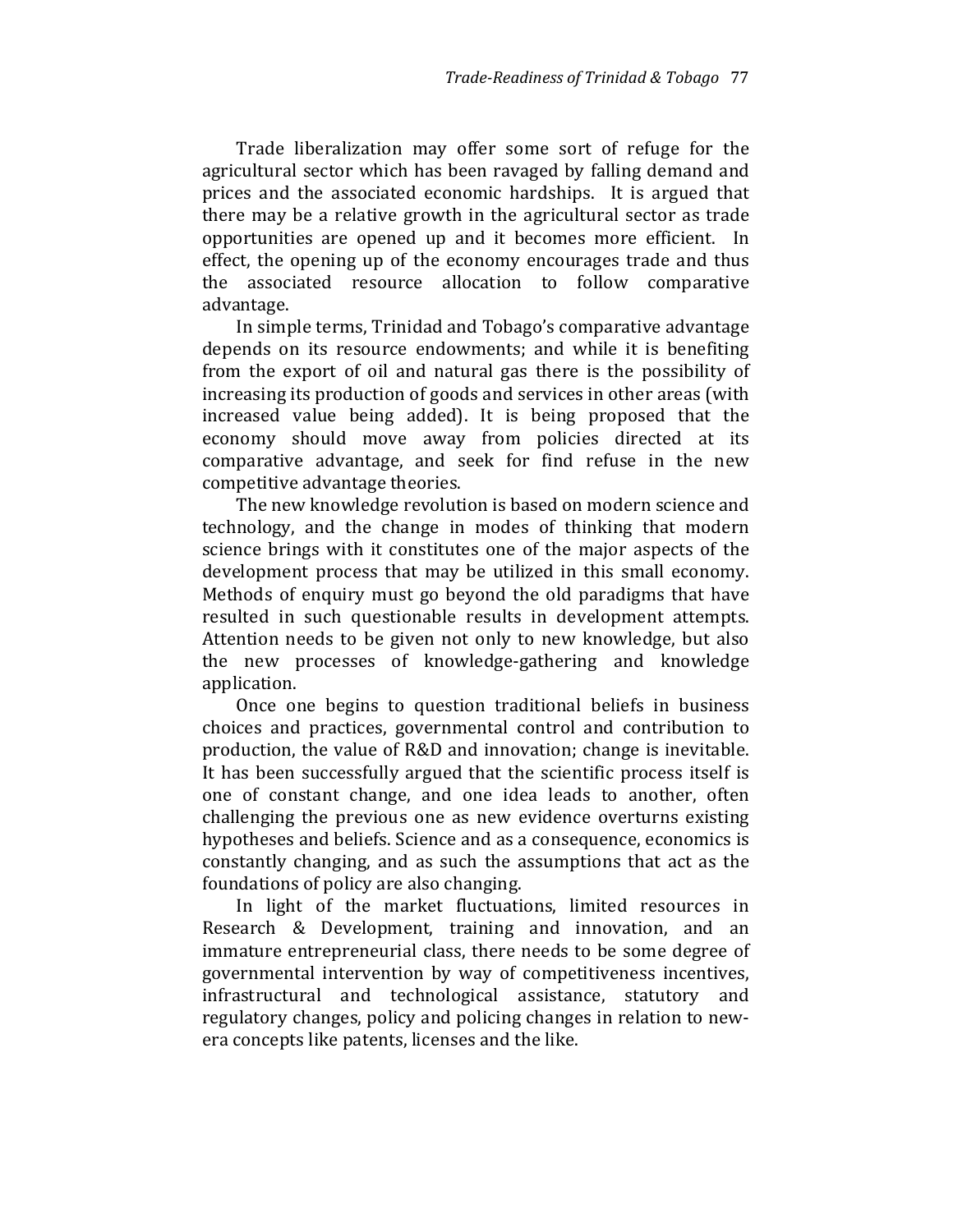By evaluating the models that exist in the world Trinidad and Tobago's economy need not be relegated to the mere production of raw materials for the export to metropolitan countries, but may have the ability to find niche markets in goods and services that have high technology inputs, and indeed may even be able to develop competitive advantages in areas of Research and Development. This is so, especially if it can foster policies that would address these possibilities instead of following the old models of primary extraction.

### INTERNATIONAL TRADE AND TRADE POLICY IN CARICOM

It is a generally accepted principle that by specializing in the production of particular goods and services, firms within an economy would increase efficiency, and trade their surplus for goods and services from other economies. In other words, countries engage in international trade because this activity produces benefits for all the parties involved.

These gains may take the form of lower prices, more choice, more technology etc. The literature is inundated with studies that have linked the economic benefits of trade for countries, and increased trade openness has been linked to increased GDP growth. However it should be noted that there will necessarily be losers in the game, trade liberalization, while benefitting some economies, may indeed cause harm in others.

The economies that produce exportable goods will benefit from surpluses and high employment. The economies that see their goods replaced by low cost, high quality imports, will necessarily feel the negative effects of trade liberalization. The conundrum for Caribbean policymakers, inclusive of Trinidad and Tobago's, is in determining how to reduce losses to the economies as trade barriers have to be lowered, while at the same time encouraging the producers in the economy (often times with incentives) to make advantage of the prospects in the new global system.

Trade policy usually refers to the instruments that are available to governments to control imports and exports, and in the CARICOM (Caribbean Community) reality, to increase exports and reduce imports. Historically economies were armed with the tools of quotas and tariffs to protect local producers, (assisted by government subsidies) which were used with the intention of increasing the endogenous productive capacities, with the intention of making them efficient exporters.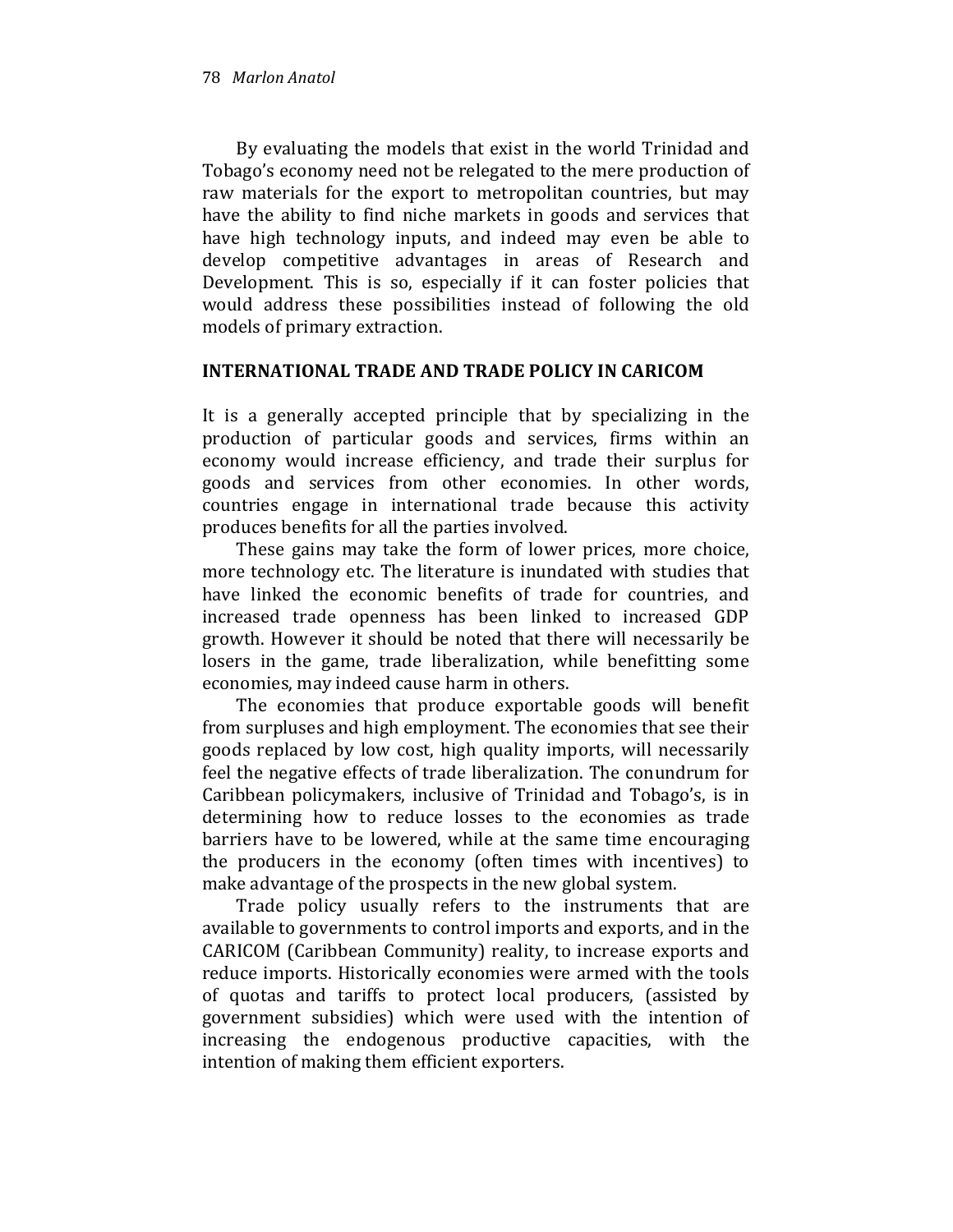With the changing times, and new international rules as they relate to trade liberalization, CARICOM is committed to the principles of free trade and the reduction in governments' direct involvement in production. These policies follow the liberal paradigm that assumes the less involved the government is in the economic decision, the more efficient the economy will become. Yet due to the economic realities of small size and resources, it is also recognized that the governments have a duty to protect is most vulnerable citizens and as such a degree of welfare economics is incorporated into the policies, domestic and foreign.

To increase trade-readiness, the region in general and Trinidad and Tobago specifically, has to engage the endogenous growth theory to be able to engage the international trading arena more meaningfully. This will necessitate an evaluation and reformulation of the innovation systems that presently exist as well as a possible re-direction of government policies.

### UNDERSTANDING THE THEORY

At its most basic, endogenous growth refers to economic growth that occurs from within the system, usually identified as the nation state. It is clear to see that there have been a number of reasons for the growth of these theories/models and they include the fact that the economies and outputs from the industrialized world have increased exponentially over the last 100 years. This new theory "…tries instead to uncover the private and public sector choices that cause the rate of growth of the residual to vary across countries" (Romer, 1994).

Endogenous Growth Theory postulates that the rate of technological progress should not be taken as a given in a growth model, and that appropriate government policies can permanently raise a country's growth rate particularly if they lead to a higher level of competition in markets and a higher rate of innovation; which may in turn lead to the development of market niches for some products.

At the backbone of the theory, it is assumed that the investment in human capital (education and training) is an essential ingredient of growth. Additionally, it assumes that there are potential increasing returns from higher levels of capital investment made within the local economy, and as a consequence, emphasizes that private investment in Research & Development is the central source of technological progress. To be sure, the system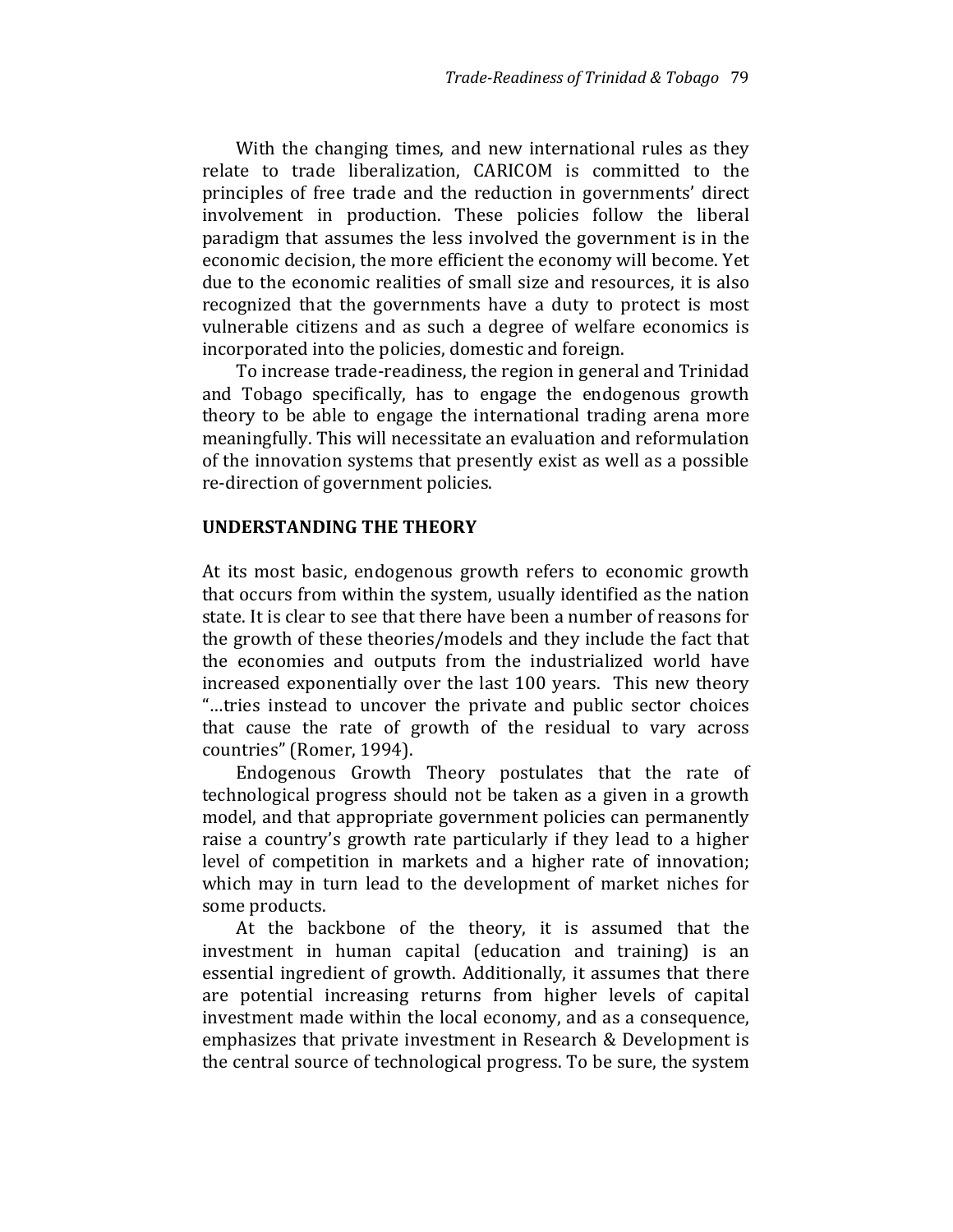will work best if there are adequate systems put in place to protect intellectual property rights and patents that can provide incentives to engage in Research & Development.

Trade openness is recommended and it is postulated that in the long run, this openness is more beneficial to small economies than is trade protectionism (as has historically been the implied logic in development theories used by these small states).

Since the 1970s there were many aggregate models. The theorists in the 1970s assumed that there are many firms in the market and that they all had monopoly power together (Avinash Dixit and Joseph Stiglitz, 1977). New Growth Theorists, Gene Grossman and Elhanan Helpman (1989) advanced the theoretical argument by including monopolistic competition into their models. These theorists posited that it was indeed monopoly profits that fueled research and development and by extension, new discoveries. Research undertaken by Grossman and Helpman (1989, 1990) demonstrates that monopoly profits motivate innovation, and they have been able to show the relations between market size, international trade and growth. The New Growth theory relaxes the assumption of diminishing returns to capital. It does so with the new assumption of continuous Research & Development. With constant or increasing returns, the New Growth theory does not conclude that income per-capita will converge across the world economies (Helpman, 2004).

This New Growth Theory is most applicable and provides the framework for analyzing the issue of globalization, and tradereadiness of the Trinidad and Tobago economy.

The endogenous growth theory provides us with new insights in the causes and effects of technological change as a determinant of economic growth. Basically there are two identifiable types of technological change: an increase in the number of technologies on the one hand [Romer (1990), Grossman and Helpman (1991)] and the quality improvement of the existing technologies [Aghion and Howitt (1992), Grossman and Helpman (1991)] on the other. While both types are indeed important, this paper will restrict the analysis to the latter as a possible way of increasing the levels of competitiveness and exports in the local economy.

New Growth Theory aids in the analysis as it views technological progress as a product of economic activity, whereas previous theories treated technology as a given, or a product of market forces. It internalizes technology into a model that explains how markets function. Secondly, it postulates that unlike physical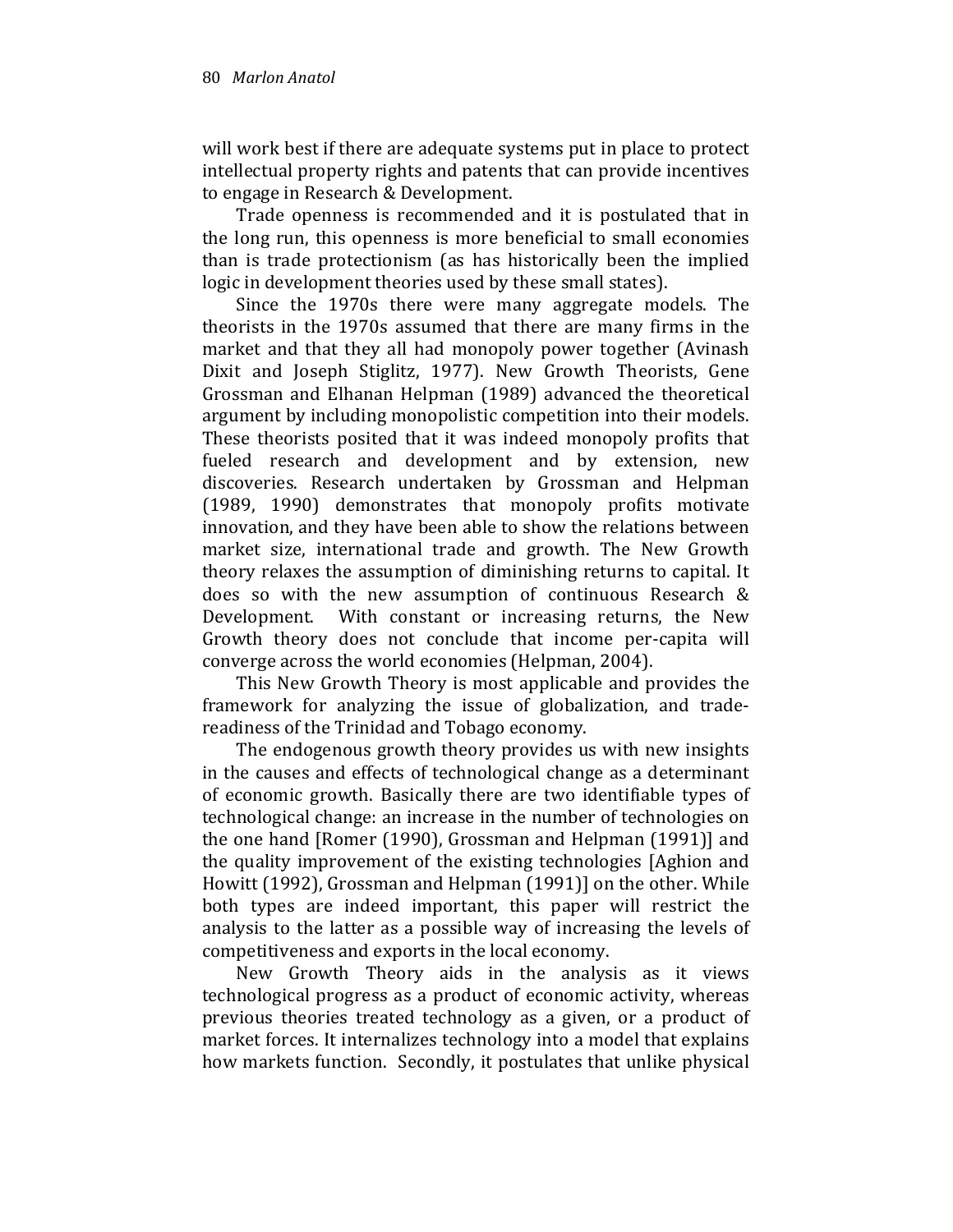objects, knowledge is characterized by increasing returns and these increasing returns are responsible for driving the process of growth. Thus main thrust of economic growth comes from knowledge and innovation (Romer 1990; Grossman and Helpman 1991).

Even small economies like Trinidad and Tobago can become more efficient and productive if it dedicates resources to the increase in the endogenous knowledge sector. As knowledge drives growth (as ideas can be shared indefinitely and can continuously add to the production function) it must be central to any economic activity. Technological innovation it is argued, t is the force that keeps the economy growing, and not as some believe, the new technologies themselves (suggesting that the process is more important to some extent than the actual product of those processes). This creates some space within the theory for small developing states to increase their share of world trade, assuming that the policies of the government are directed to increased tradereadiness and not pre-occupied with protectionism as tends to be the case.

It is being argued that the success of increased productivity and exportability is relative to the development of endogenous innovation systems and government policies.

## ENDOGENOUS INNOVATION SYSTEMS AND GOVERNMENT INITIATIVES FOR TRADE-READINESS: TRINIDAD AND TOBAGO

Innovation systems are needed to advance any economy, and these systems are the combination of efforts from many quarters including the private sector, the public sector and nongovernmental and non-enterprise actors like universities and academic and entrepreneurial think-tanks.

Although there are often subtle differences in definition, Niosi et al (1993) captures them by defining the National Innovation System as: "the system of interacting private and public firms (either large or small), universities and government agencies, aiming at the production of science and technology within national borders. Interaction among those units may be technical, commercial, legal, social and financial, in as much as the goal of the interaction is the development, protection, financing or regulation of new science and technology" (Niosi et al, 1993, 212).

The National Innovation System concept first emerged in the 1980s to explain the differences in innovative performances of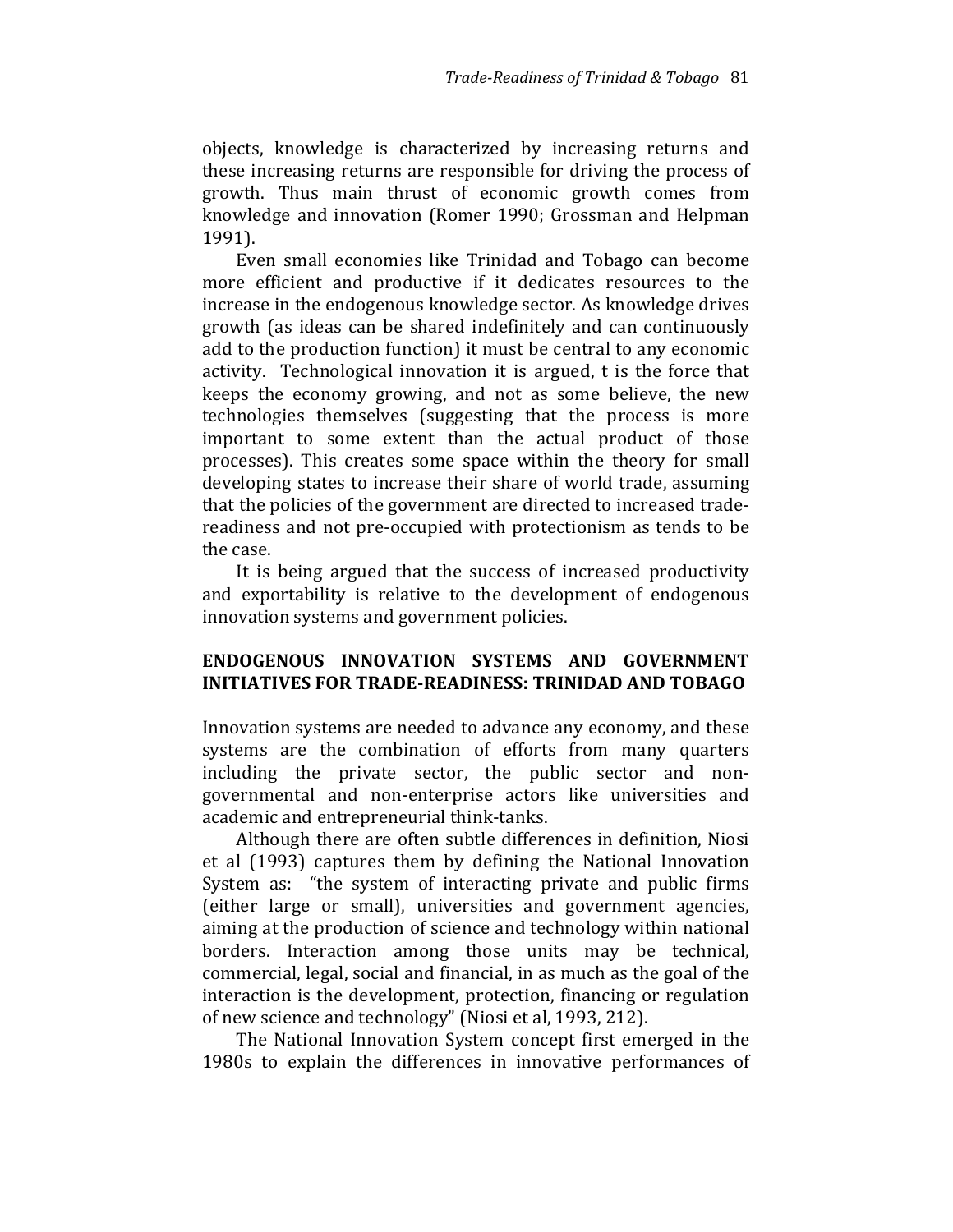industrialized countries (Nelson, 1993; Lundvall, 1992; Freeman, 1995). These proponents argued that differences in economic and technological performance across national states were due to the combinations of institutions involved – and their interactions – which determined the processes of accumulation of capital and technology. In other words, variation in national innovative performance depended on "institutional differences in the mode of importing, improving, developing and diffusing new technologies, products and processes" (Freeman, 1995, 20).

Theorists (Nelson and Rosenberg, 1993) make a salient point when they argue that the notion of 'national systems' may be too broad as the system of institutions supporting technical innovation in any particular field may have very little overlap (if any) with those institutions supporting innovations in another. Similarly, is important to note the difference between innovation systems and invention systems. One must remember that enterprise is a factor in the equation, to do otherwise would be to ignore the Schumpeterian assumptions. One of the central claims in Schumpeter's "Theory of Economic Development" (Schumpeter, 1949) is that invention is not to be confused with innovation, that the later is an economic act and indeed that innovation may depend not on new technology but on new perceptions of market opportunity. It is assumed that the successful entrepreneur (just as with the successful scientist) has formed a different view of the world and possesses the leadership and strength to carry the vision to fruition. If the individual firm or industry does not carry out this function, then maybe it is for the central economic manager (government) to create the environment to nurture this attitude.

As Schumpeter pointed out, the consequence is that the innovation process is highly uncertain and it threatens established positions and encourages those positions to resist the innovation process. In small economies like Trinidad and Tobago, this seems to be even more important, and local policymakers need to aware of this fact and not fall into the 'paradigmatic trap' of old. They need to move beyond old modes of thinking and policy formulation into an era of creative and informed policy making for the development of the endogenous innovative capacities that can flourish.

In Trinidad and Tobago, as with many developing countries, the innovation systems may register great resistance from those parties that have not accepted this new paradigm, or who are unable to participate meaningfully in it. Johnson and Lundvall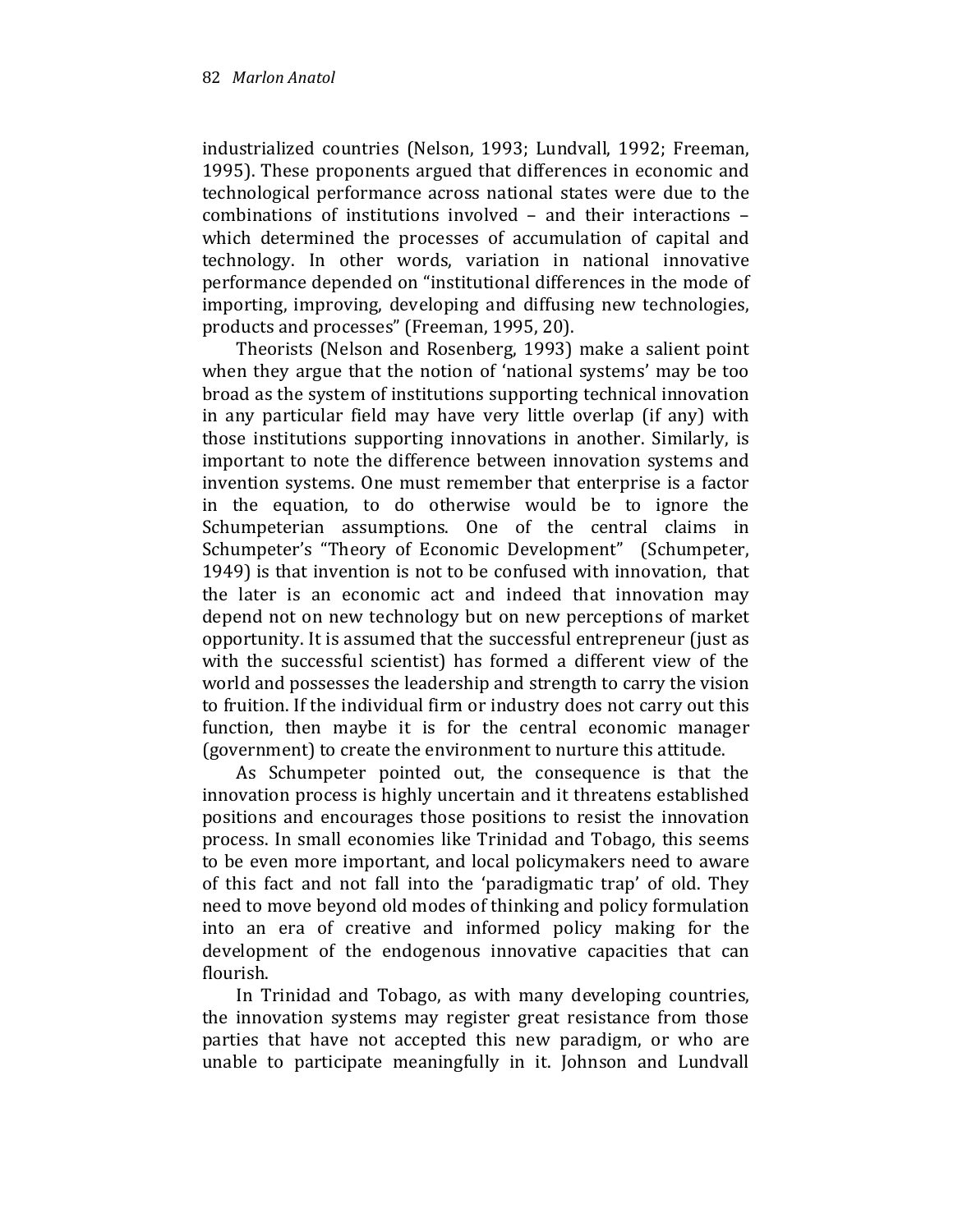(2003) point out that innovation usually causes economic as well as political responses within the economy; this they refer to as the 'power aspect' of innovation. Because some firms will be disadvantaged by others who use the available information and innovation systems, they will have to find another way to protect their interests, and this is achieved by political maneuvering. Thus the relevance of the influence of the innovative systems is directly correlated to the levels of openness of the economy, the more open the economy, the more likely that the innovation systems will be allowed to develop and flourish. This openness will be expanded here to include not only the integration into the world economy, but also (and possibly more importantly) the ability of access to the marketplace which will necessitate a drastic alteration of local policies that relate to taxation, financial sector risk taking (lending for entrepreneurial purposes), transparency, tendering and procurement, and intellectual property rights.

Historically, Trinidad and Tobago has not been accustomed to trade openness and as a consequence, its development (industrial and otherwise) has been skewed in favour of 'the protected', which has been a consequence of the political decision-making process since its independence. In other words, the development attempts can be seen to be more influenced by political rather than economic decision-making, and this has hampered growth, possibly more than any one factor in its economic history.

Johnson and Lundvall (2003) posit that the economy's innovative experimentation may be under threat if those in charge of politics and the economic power in the economy do not perceive that they will benefit from it, and as a consequence will use their power positions to thwart its development. As such there needs to be local 'buy-in' to the advantages of national innovation systems and trade openness in the Trinidad and Tobago economy.

One can then assume by the aforementioned arguments that the efficiency of allocating the factors of production may be less important that the openness of the economy for the national innovation systems to develop. This openness will determine to what extent the economies of developing countries like Trinidad and Tobago are allowed to develop, and any political or institutional hindrances will ultimately retard the process of development in the short-run, and jeopardize the participation in the global economy in the long-run.

Innovation systems do not develop naturally, they need to be developed and this development is predicated on the models used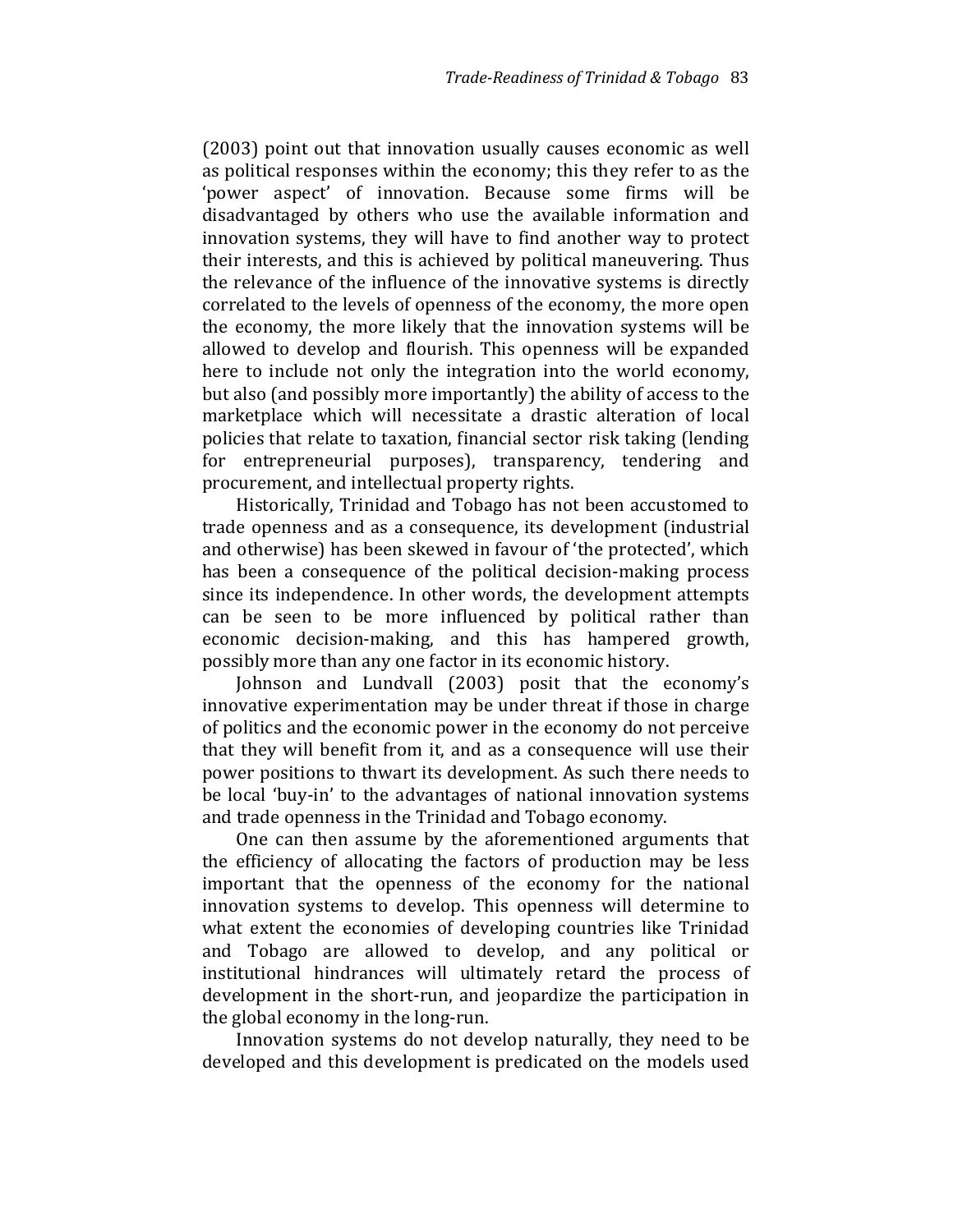to encourage and facilitate the free and fluid exchange of knowledge. In economies like Trinidad and Tobago, one needs to actively determine what areas need to be targeted and what facilities and polices will engender the levels and types of innovative thinking and development that is perceived as needed for sustained development, both presently and in the future.

One must recognize that firms are the major actors in the system regardless of the size of the economy. The firm is basically and fundamentally the conduit for turning sets of individual knowing into a collective competence and will be used for economic gain in one way or the other. A firm's competitive advantage is only achieved when it exploits this knowledge collection (from its employees) to gives itself an advantage over all other actors in the system. As the theory espouses, it is the firm's willingness as well as its ability to continuously innovate and stay ahead of the other actors that will drive its development, and guarantee its ultimate survival, if not dominance in the system.

It has been argued that the same individuals, if placed in different organizational structures and circumstances, will probably produce very different competences. Additionally, of all the actors existing within any innovation system (research facilities, universities, think-tanks and inventors), it is only the firm which has the unique responsibility to combine together the multiple kinds of knowledge required for innovation; including knowledge of markets and internal organization and structuring. So while one pontificates developing innovation systems and polices, one needs to recognize that the basic unit of analysis can be none other than the firm.

The new firms need to be innovative and utilize the information that exists in the economy, but to do so; this must be an active function of the firm, not a one-off attempt to gain market share or maximize profits (as has usually been the experience in the region). Information is vital for progress, not only in society but for the survival of the firm itself. With this realization, the firm needs to be continuously sourcing new information and utilizing by experimentation this new knowledge to gain (or maintain) some sort of competitive edge in the economy. Research and Development must be an integral part of the firm's activities. The firm must now, more so than ever before in history, become an active player in the development and application of knowledge to ensure its survival and competitiveness. Of course, this perception is not readily found in small developing countries which are rife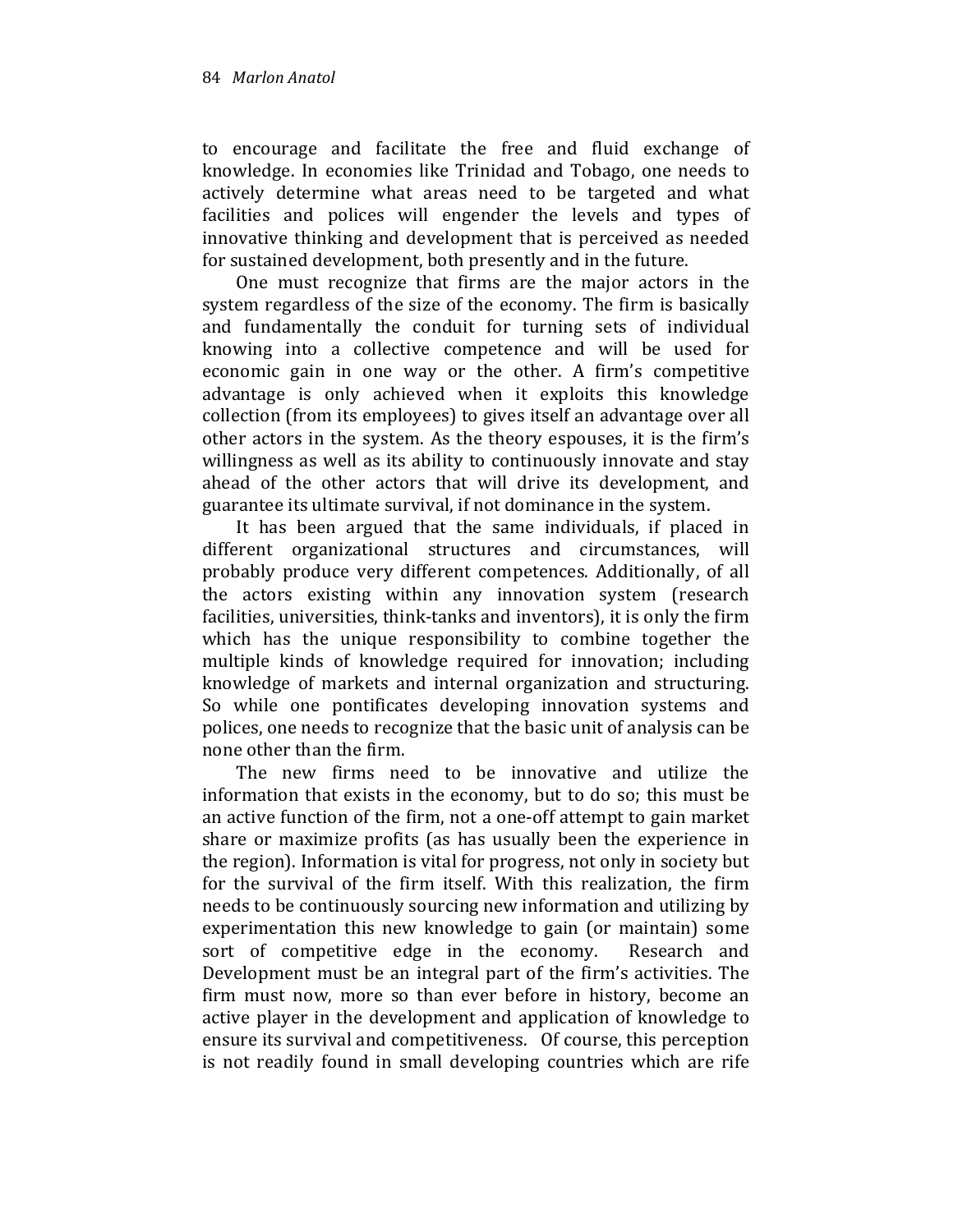with production inefficiencies, government corruption, oversized bureaucracies, lethargic banking systems and the like, thus making the almost-natural resistance to this approach almost understandable.

Writers like Rosenberg (1990), suggest that firms need to develop a capacity internally to synthesis and apply the available knowledge stock in the system, and this paper adds to the analysis by suggesting further that this activity helps them to develop their own competencies in information gathering and technological development. This capacity building usually takes up a significant portion of the Research and Development activity of the firms, of course recognizing that this usually precludes the smaller (small and medium sized) and less capitalized firms in the system; thus they cannot be expected to participate as effectively in the knowledge creation activities as would be the case for the larger, better funded firms. Interestingly, most of the firms found in Trinidad and Tobago fall into this category, and as such a new approach (possibly one predicated on partnerships and alliances) will be necessary if we are to benefit from these advantages that are evident from large scale endeavors in innovation creation and Research and Development.

Particularly in small developing nations like Trinidad and Tobago, the state needs to support and nurture Innovation systems and Competition policies. This increased government involvement should be directed to the infrastructural areas of education, labour mobility, network building, technology diffusion and transfer, taxation and public procurement policies.

While the government may be encouraged to support particular areas of new research and knowledge-building to give firms and other actors the needed confidence; it is ultimately the responsibility of the firms to avail themselves of these opportunities (Antonelli, 2005, Kaiser and Prange, 2004).

Additionally, the range of disciplinary skills available and their closeness to the world's best- practice frontier will also determine the national absorptive capacity of Trinidad and Tobago in its aim to adjust to the knowledge generated within foreign localities as well as locally. Science and technology are interdependent global systems and the formation of national (and in the case of CARICOM, regional) innovation systems will increasingly reflect a search for the best partners wherever they are located (Harvey and McMeekin, 2004).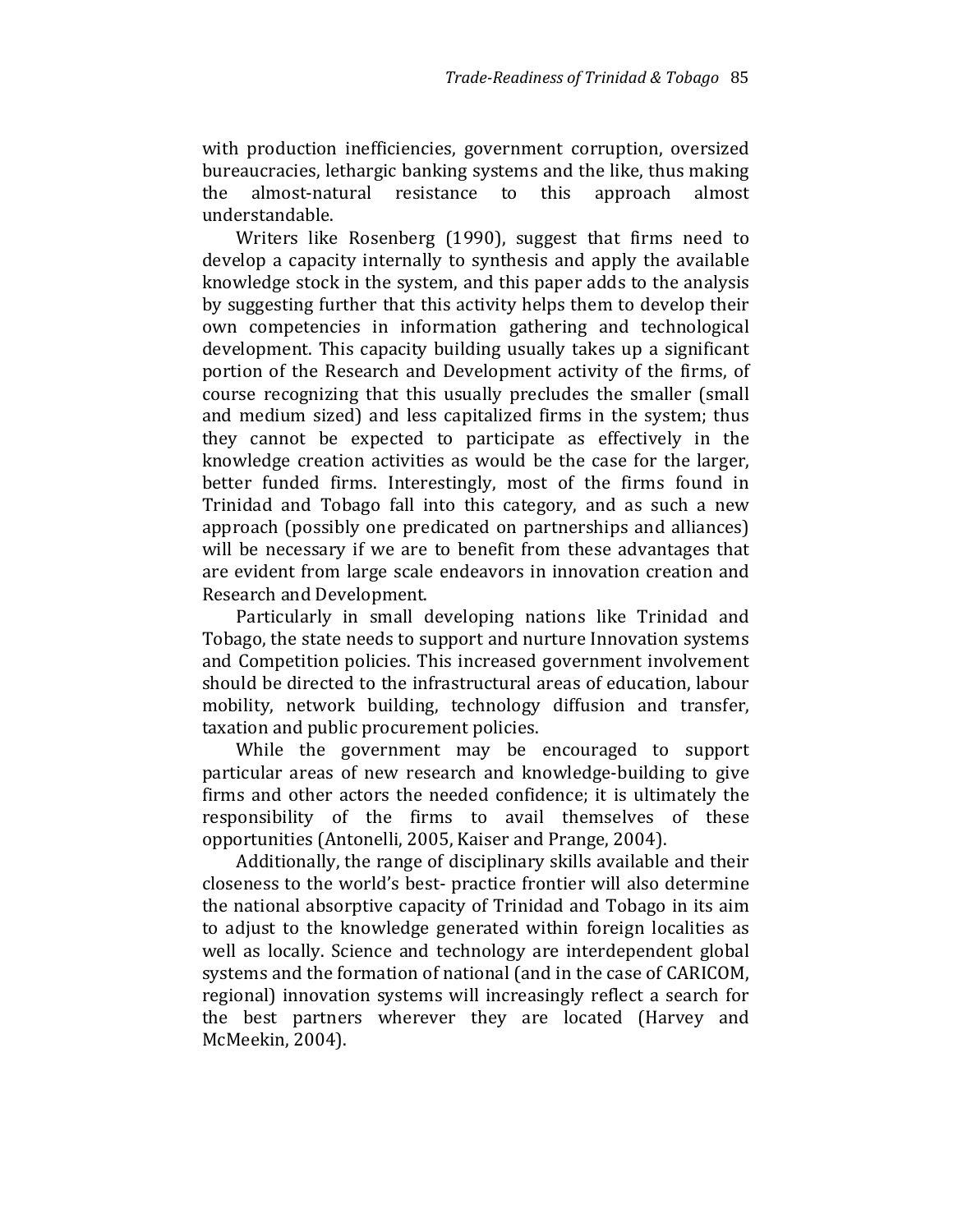In the area of best-practices, it should be the realized that there are costs associated with forming network relationships; and these costs act as hindrances for the small and medium-sized businesses which characterize the economy. Of course these innovationrelated activities present themselves as a range of tasks ranging from strategic partnerships, finding markets for technology licenses, to informal and inter-sectoral exchanges of information.

International technology transfer and innovation diffusion have been greatly enhanced by the increase advances in communication over the last half century. The movement of people and their skills has played a large part in the dissemination and diffusion of technologies internationally; and this is also a reality for the Trinidad and Tobago economy which has been subject to the process of 'brain-drain' as has been identified by many authors. Indeed, historically, the mobility of skilled individuals has been a principal form of technological flows internationally. To authors like Nelson (2004) network formation is crucial in the innovation processes, and similarly it is vitally important to keep the process open to the possibility of connection.

Of importance to Trinidad and Tobago are the kinds of policy instruments that may be used to facilitate innovation system building, as these will be determined by the ultimate objectives which may range from stimulating the formation of industry clusters to facilitating collaborative research between partners (local and foreign, governmental and non-governmental) or incubating University ideas; to using public procurement to build networks.

The policies' principal purpose is to create opportunities and enhance innovative capabilities by stimulating innovation system formation (Metcalfe 1995, 2004; Smits and Kuhlmann, 2004). In relation to policy, it has been argued that innovation systems are complex systems in which the growth of knowledge changes the actors involved so that learning effects continually shift the relation between policy cause and innovative effect (Ockrutch, 2003). Similarly, it should be noted that there is no general basis for predicting which specific innovation systems will eventually take form or which major actors within the economy will emerge, and this implies an obvious corollary, that the connection between the respective instruments and their ultimately effects will be necessarily uncertain with a whole range of unanticipated outcomes. Possibly this is one of the factors that has hindered the development to of such policies locally in Trinidad and Tobago.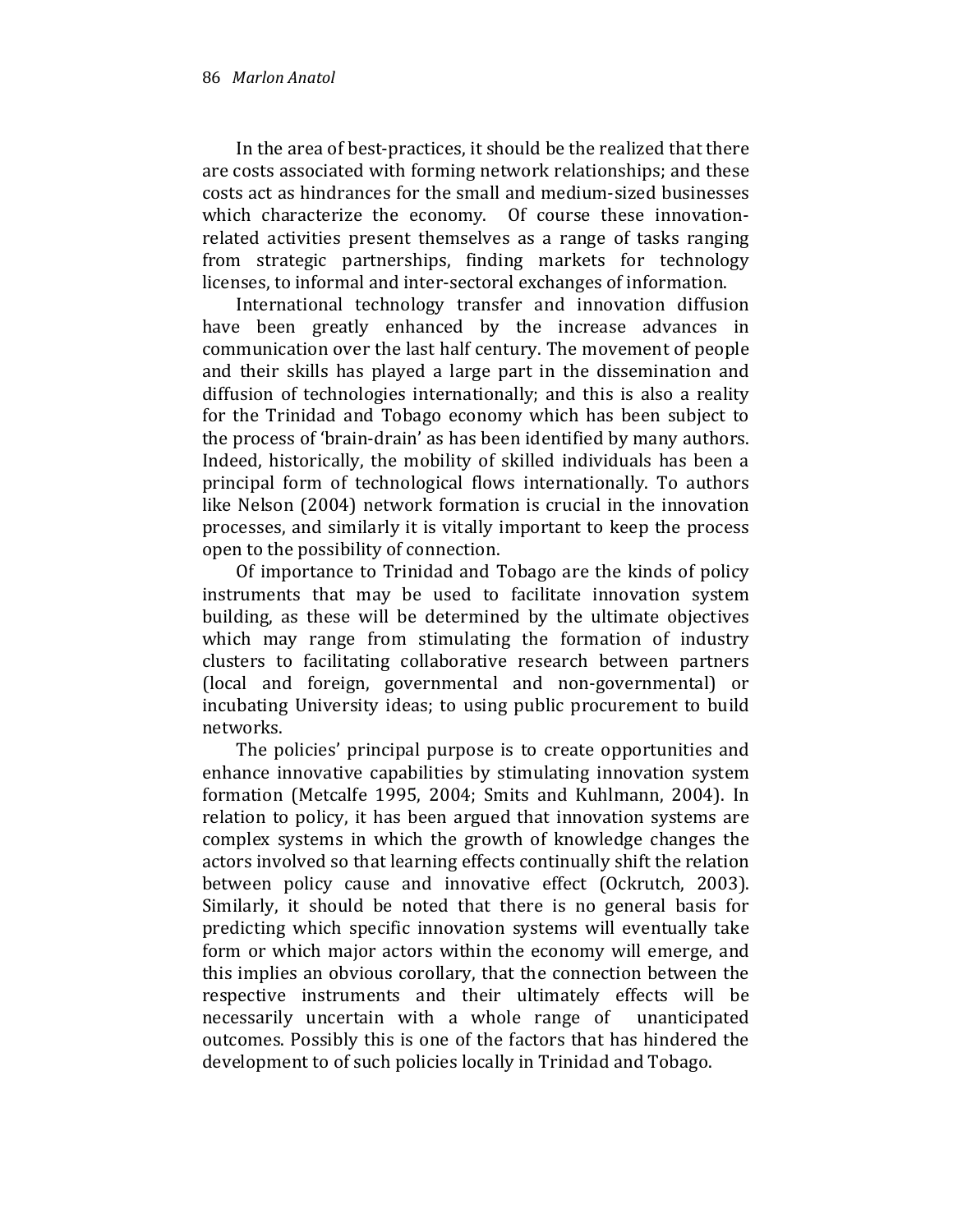Competition policy can best be perceived as a policy whose existence will foster and enhance the spirit of competition within the economy and maintain economic and development growth through the natural evolution of this process. It is a policy that is neither limited in scope nor vision; it must, by necessity, be one that is allowed to develop based on the demands of the economy and enhanced by the prolific environment provided by the national governmental structure.

It is understood by the Endogenous Growth Theory and its proponents that those firms and industries which move ahead in competitive terms are more likely to be able to innovate and keep their competitive advantage indefinitely. It has also been argued that the ability to create a competitive advantage and to reflect this in a comparative trade advantage requires sustained investment in Research and Development (which is severely lacking in the Trinidad and Tobago economy, in both the private and governmental sectors); and this is less likely to be the case, the further down the international competitive ranking of the firm, and the economy.

For small developing economies like Trinidad and Tobago, a case has been made for the protection of the infant innovation firms (when they eventually come on stream). This is needed because of the imperfections of capital markets and the issues related to the choice of tariffs or subsidies to promote domestic competence formation. What is being suggested here is as an integrated package of industrial and trade policies that will encourage fledgling local capabilities and encourage the exploitation of these capabilities in an internationally competitive fashion.

Of concern to developing countries like Trinidad and Tobago is the degree to which they are presently integrated in a world innovation system and what they can do to increase their participation. Under the National Innovation Systems approach, the firm is viewed as the learning organization entrenched within the broader institutional framework that is national in scope and could therefore be leveraged towards innovation by policy interventions made by the governments on their behalf. It is this need to be integrated into the global economy that makes competitiveness a central feature of any new development strategy. Policies that are designed to build competitiveness must of necessity reflect realties of global environment with its focus on new products and processes.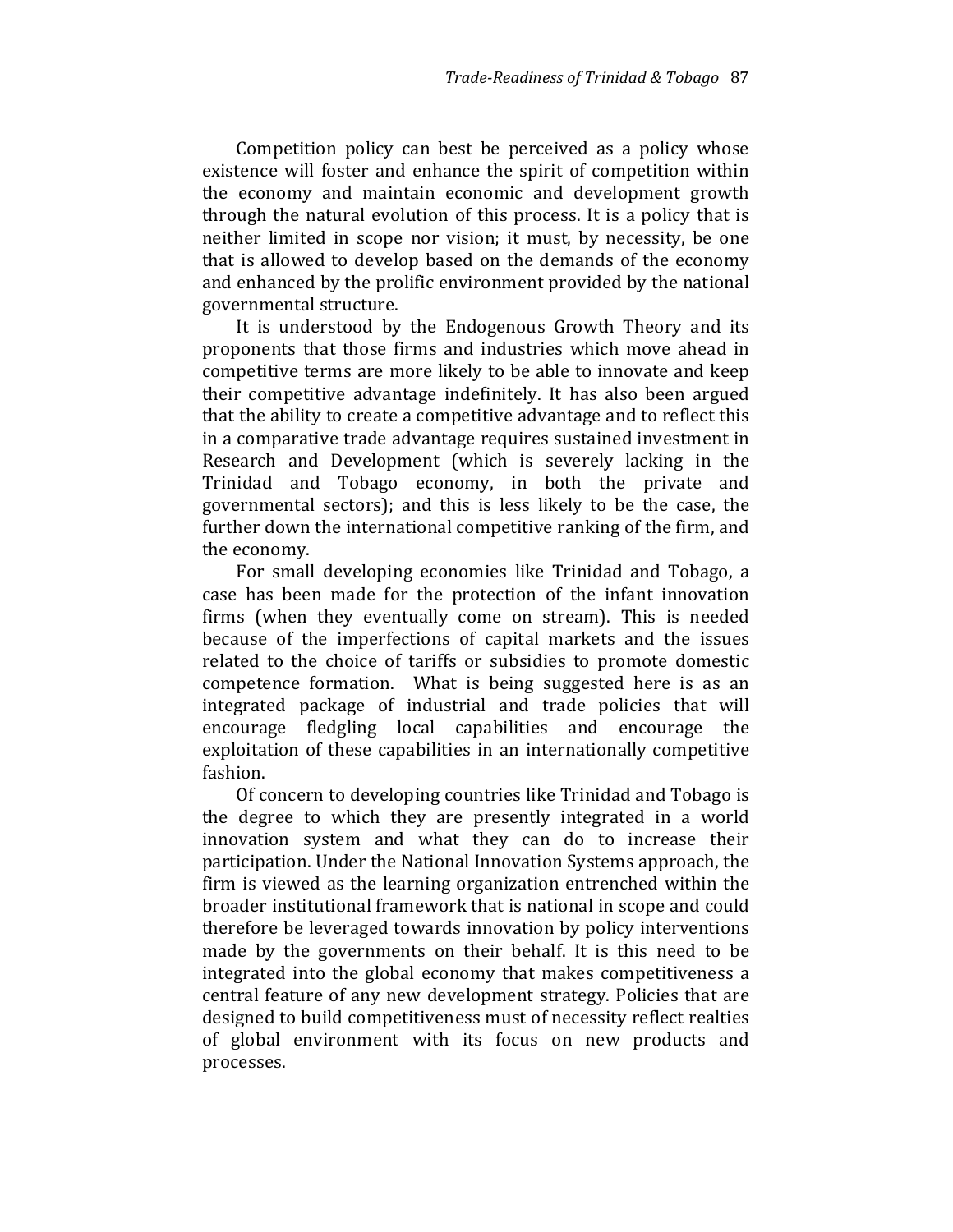Conceptually, globalization seems to have left national governments with fewer degrees of freedom. The production systems of many developing countries including Trinidad and Tobago have increasingly become part of an internationalized production system managed and coordinated at the global level by transnational corporations. These restrictions are exacerbated by the policies that increase the pressures being exerted on developing countries to be incorporated into the system by the governing body for trade and trade related activities (World Trade Organization). These policies are geared to eliminating national differences and create a more uniform, trans-nationalized innovation environment. By the recognition of this fact, one can measure the extent to which globalization shapes and constrains the parameters within which national actors make innovation decisions; though this does not mean that there is no room for maneuvering in the system.

## **CONCLUSION**

It is being argued that successful economic development is closely linked to a country's capacity to acquire, absorb, disseminate, and apply modern technologies, a capacity embodied in its National Innovation System; and this is facilitated by the ability of that economy to use knowledge in a productive way.

There is the problem that developing economies like Trinidad and Tobago are basically typified by limited domestic linkages, a dualistic industry structure and underdeveloped knowledge bases, and due to the pattern of mercantilism and the history of European exploitation, it has not been able to build any substantial knowledge base; thus they finds itself relying heavily on foreign technology and knowledge. The assumption is that this reliance on foreign sources of innovation may hinder the development of locally-based capability formation, indigenous learning, and technological innovation systems.

Mytelka and Oyeyinka (2003) provide a justification for governmental interventions to build competences and promote greater systemic cohesion in the developing countries, as the system has erected barriers to innovation systems development in the less developed countries of the world. There may be rigidities at the institutional or organizational level that resist change in the face of new conditions and challenges, and this has been seen in the case of the development of the higher education system, where the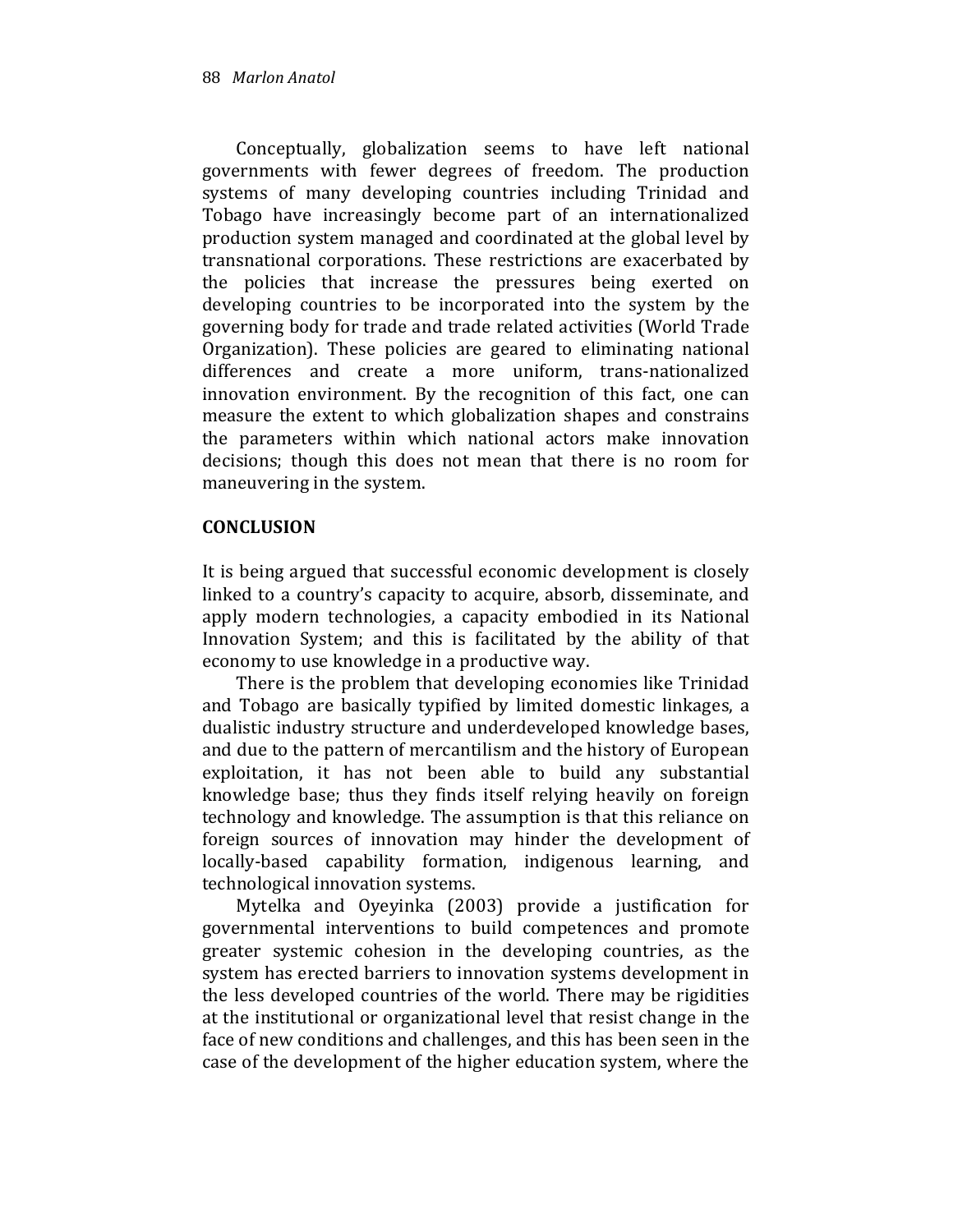legacy of nineteenth century colonialism has caused the inability of the economies to move towards their development objectives (Oyelaran-Oyeyinka).

In the Trinidad and Tobago economy it is argued that there is the widespread under-utilization of the existing knowledge networks and a severe lack of internal linkages locally. It has been found that in many instances, the knowledge producing institutions (universities and R&D laboratories where they exist) are centralized and remain estranged from producers.

Policy makers must also recognize that organizational performance is usually interrelated to the organizational structure and culture. The structure of the firms in the economy tends to be out-dated or family-oriented and as a result, modern techniques and efficiencies have been unable to develop along productive lines. Additionally the post-colonial culture of over-dependence on the government for protection (usually in the form of subsidies), and the low level of vision and initiative taken by the local entrepreneurs all but eliminate the processes of innovation and development in the economy.

What is being proposed it that there needs to be a strong and healthy relationship developed between the government, the research and training institutes and the productive sector if there is to be any development of a national innovation systems. While the responsibilities of the productive sector is not being understated, it is clear that the government needs to foster a fertile atmosphere for the co-ordination and planning of knowledge and economic production; as this will be invaluable to the development of the sustainable growth and continued innovation processes in the economy.

#### NOTES ON CONTRIBUTOR

Dr Marlon Anatol lectures at the IIR and engages in research regionally for Donor Agencies and International Firms dealing with issues of Development, Security, Trade-readiness and Development. Contact: marlonanatol2000@yahoo.com

#### **REFERENCES**

Act, Z, P. Braunerhjelm, D. Audretsch, B. Carlsson. "The Knowledge Spillover Theory of Entrepreneurship" Small Business Economics, 32 (2009):15-30,

Aghion, P. & P. Howitt. Endogenous Growth Theory. Cambridge: The MIT Press, 1998.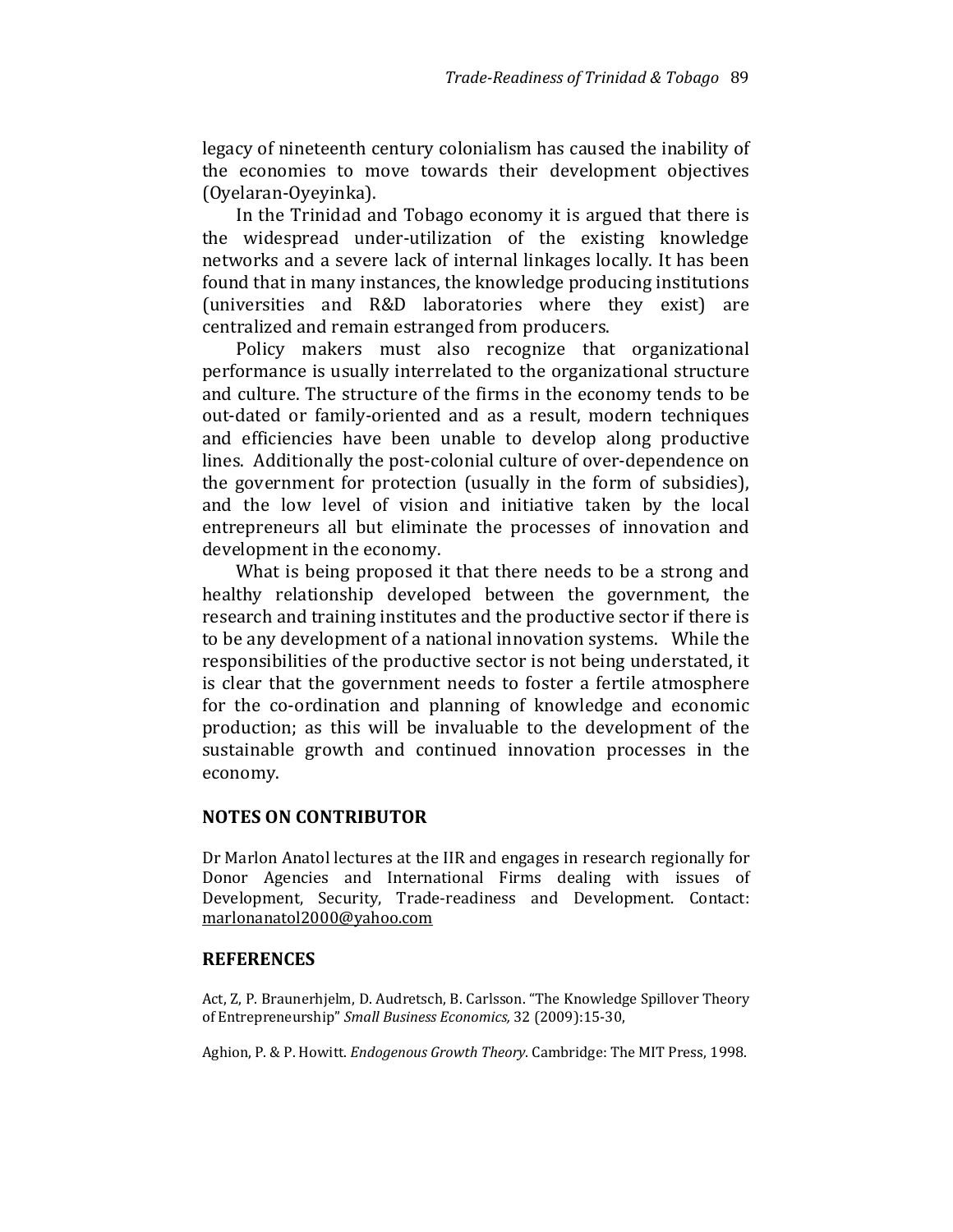#### 90 Marlon Anatol

Antonelli, C. "The Governance of Localized Knowledge" (mimeo). University of Turin: Laboratorio di Economia dell'Innovazione, 2005.

CRNM background Paper Prepared for Workshop on "Trade and Labour Issues: Exploration of CARICOM's Interests". Grand Barbados Hotel, February 27-28, 2006.

Dixit, Avinash "Common Agency and Coordination: General Theory and Application to Government Policy Makers," The Journal of Political Economy 105, 4 (August 1997): 752-769.

Dixit, Avinash and Joseph Stiglitz, "Monopolistic Competition and Optimum Product Diversity", American Economic Review 67 (1977): 297–308.

Freeman, C. "The National System of Innovation in Historical Perspective." Cambridge Journal of Economics 19, 1(1995): 5-24.

Fogel, Robert. The Impact of the Asian Miracle on the theory of Economic Growth. NBER Working Papers Series Working Paper 14967

Gonzalves, Anthony. Main Issues in the Dynamic of CARICOM/EEC Co-operation. CARICOM Bulletin no.4 (1983).

Grossman, Gene and Elhanan Helpman. Innovation and Growth in the Global Economy. Cambridge: MIT Press, 1992

. "Endogenous Innovation in the Theory of Growth." Journal of Economic Perspectives 8, 1 (Winter 1994): 23-44.

\_\_\_\_\_\_\_\_\_\_. "The New Growth Theory, Trade, Innovation and Growth." American Economic Review 80, 2 (May1990): 86-91.

\_\_\_\_\_\_\_\_\_\_. "Trade, Knowledge Spillovers and Growth." European Economic Review 35 (1991): 517-526.

Harvey, M. and A. McMeekin. "Public-Private Collaborations and the Race to Sequence Agrobacterium tumefaciens." Nature Biotechnology 22, 7 (2004): 807-810.

Johnson, B. and B.A. Lundvall. "Promoting Innovation Systems as a Response to the Globalised Learning Economy" In Systems of Innovation and Development edited by J.E. Cassiolato, H.M.M. Lastres, and M.L Maciel. Cheltenham: Edward Elgar Publishers, 2002.

Kaiser, R. and H. Prange. "The Reconfiguration of National Innovation Systems - The Example of German Biotechnology" Research Policy 33 (2004): 395-408.

Khor, Martin. Rethinking Globalization: Critical Issues and Policy Choices. New York: Zen Books, 2001.

Lall, Sanjaya. Competitiveness, Technology and Skills. Cheltenham: Edward Elgar Pub. Ltd., 2001.

Lundvall, B. National Systems of Innovation. London: Pinter Pub., 1992.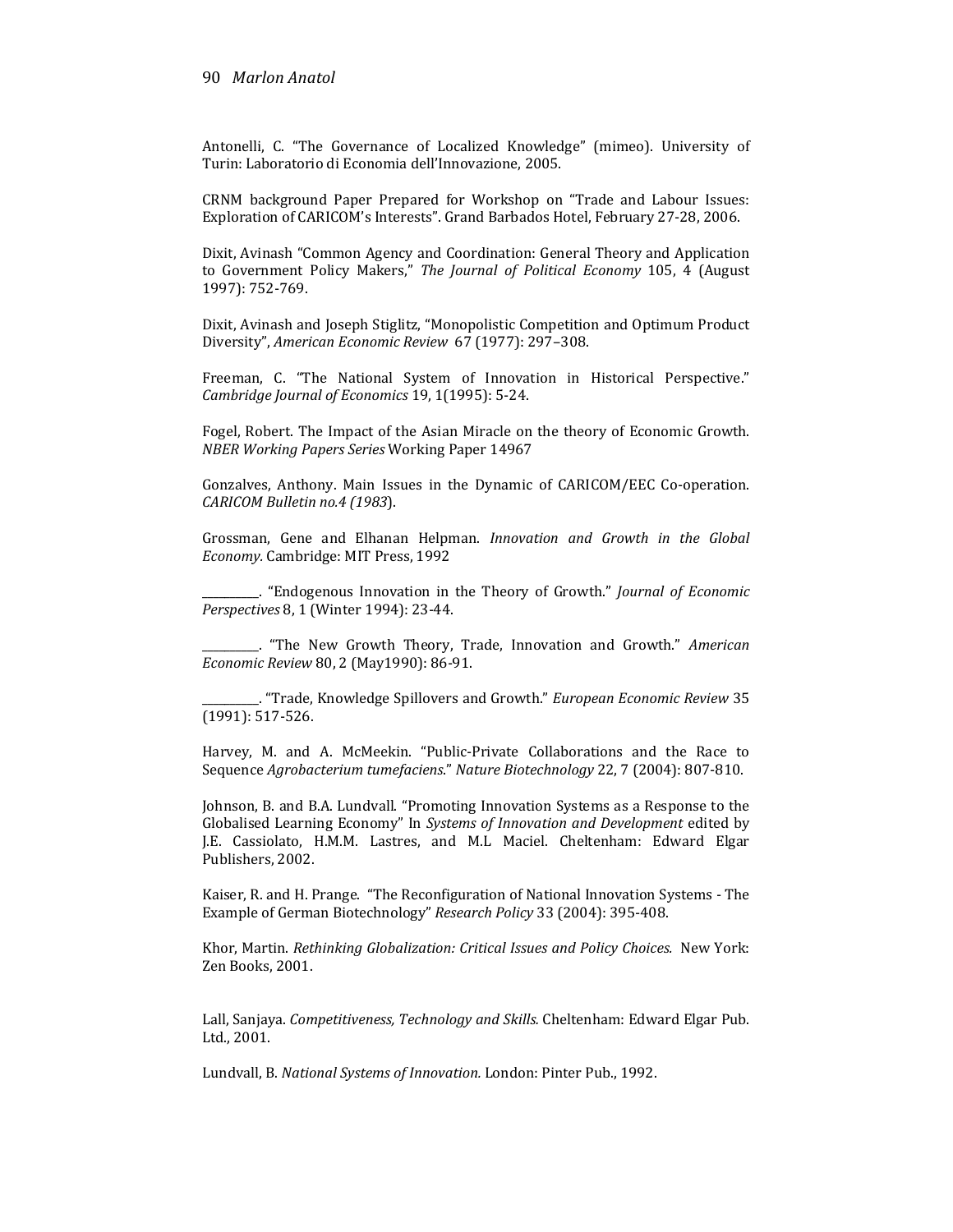Metcalfe, J.S, "The Economic Foundations of Technology Policy". In Handbook of the Economics of Innovation and Technological Change, edited by P. Stoneman. Oxford: Oxford University Press. 1995.

"The Entrepreneur and the Style of Modern Economics." Journal of Evolutionary Economics 14 (2004): 157-176.

Mytelka, L. and B. Oyelaran-Oyeyinka. 'Competence Building and Policy Impact Through the Innovation Review Process: A Commentary', paper presented to the IDRC-UNESCO Joint Workshop on Future Directions for National Review of Science, Technology and Innovation in Developing Countries. Paris: UNESCO, 23-24, April 2003.

Nelson, R.R., (ed.) National Innovation Systems: A Comparative Analysis. Oxford: Oxford University Press, 1993.

Nelson, R.R. and N. Rosenberg "Technical Innovation and National Systems". In National Innovation Systems: A Comparative Analysis, edited by R.R. Nelson. Oxford: Oxford University Press, 1993.

Niosi, J. et al. "National Systems of Innovation: In Search of a Workable Concept." Technology in Society 15, 2 (n.d.) : 207-227.

Ockruch, S. "Knowledge and Economic Policy: A Plea for Political Experimentalism." In The Evolutionary Analysis of Economic Policy, edited by P. Pelikan, and G., Wegner. Cheltenham: Edward Elgar Publishers (2003)

Organization for Economic Co-operation and Development (OECD). Annual Competitiveness Report, N.p: OECD, 2001.

Oyelaran-Oyeyinka, B and L. Barclay. "Human Capital and Innovation Systems of Innovation in African Development." African Development Review 16, 1 (2004): 115- 138.

Porter, Michael. Competitive Advantage. New York: The Free Press, 1985.

\_\_\_\_\_\_\_\_\_\_. The Competitive Advantage of Nations. New York: The Free Press, 1990.

Romer, Paul. "The Origins of Endogenous Growth." Journal of Economic Perspectives 8, no.1 (Winter 1994): 3-22.

\_\_\_\_\_\_\_\_\_. "Endogenous Technological Change." Journal of Political Economy 98, 5 (1990): s71-s102.

Rosenberg, N. "Why Firms Do Basic Research (With Their Own Money)?", Research Policy 19: (1990): 165-174.

Schumpeter, Joseph A. Theory of Economic Development. Oxford: Oxford University Press, 1949.

Smits, R. and K Kuhlmann. "The Rise of Systemic Instruments in Innovation Policy." International Journal of Foresight and Innovation Policy 1, 1/2 (2004): 4-32.